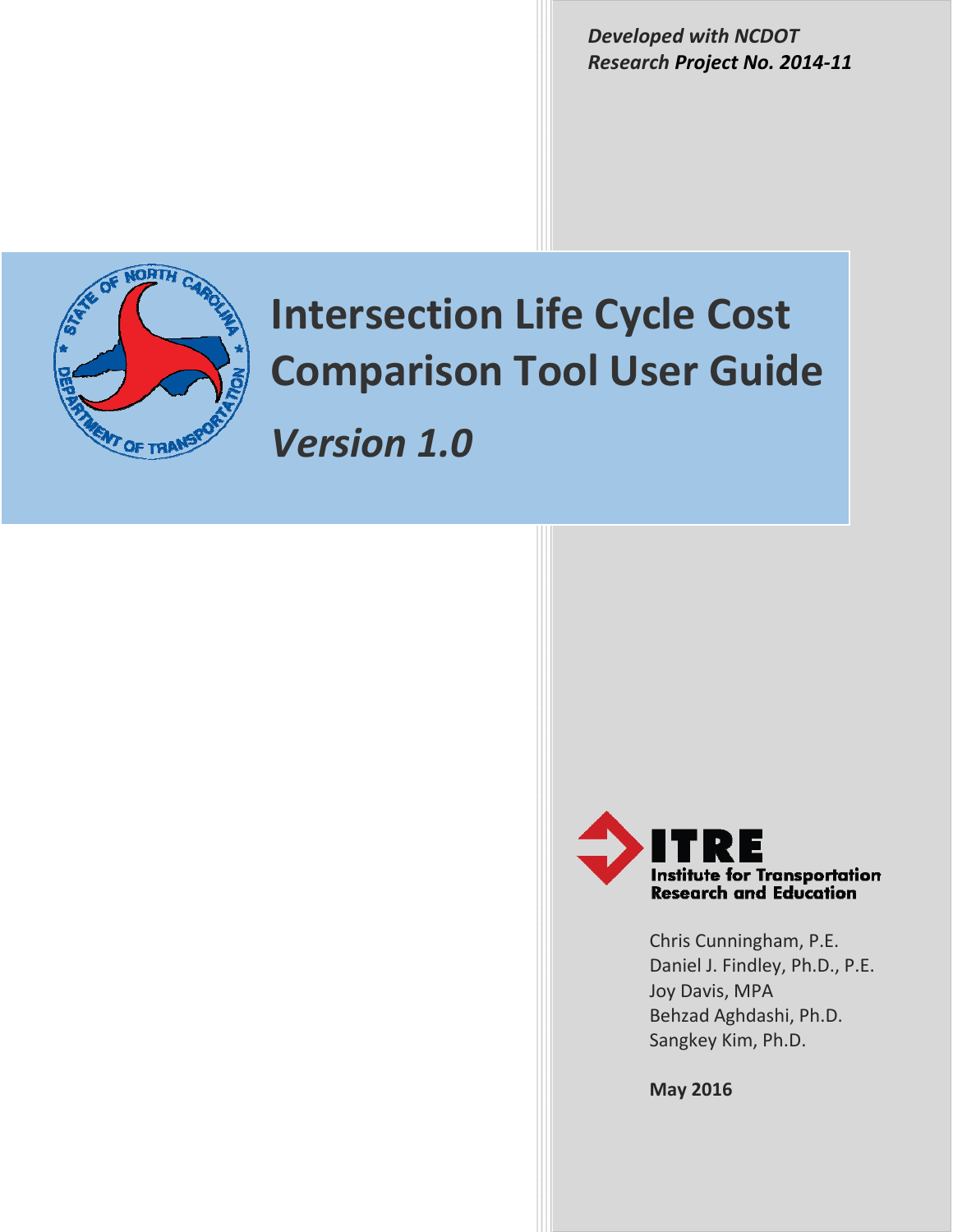

# **Table of Contents**

| 1. |  |
|----|--|
| 2. |  |
| 3. |  |
| 4. |  |
| 5. |  |
| 6. |  |
| 7. |  |
| 8. |  |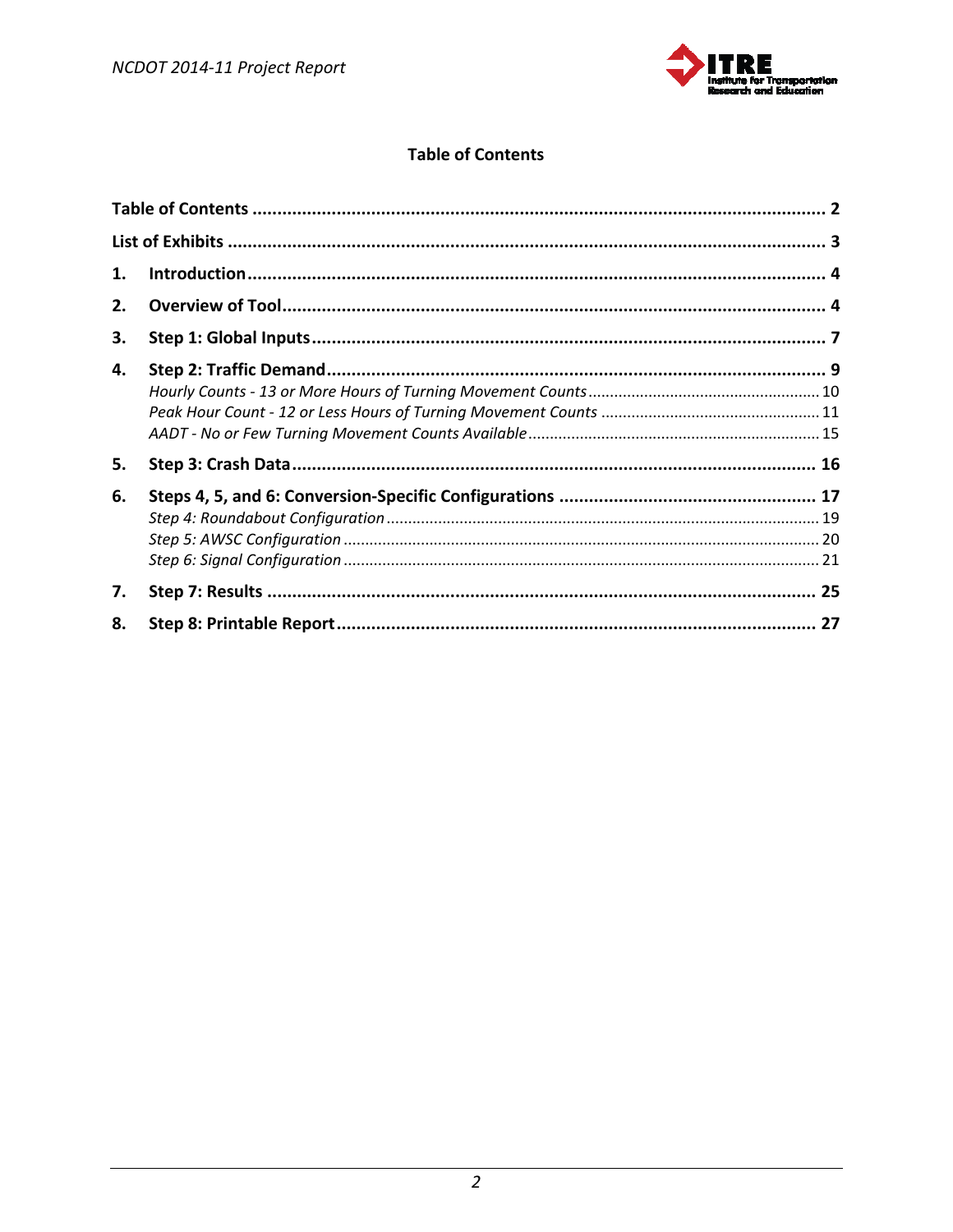

# **List of Exhibits**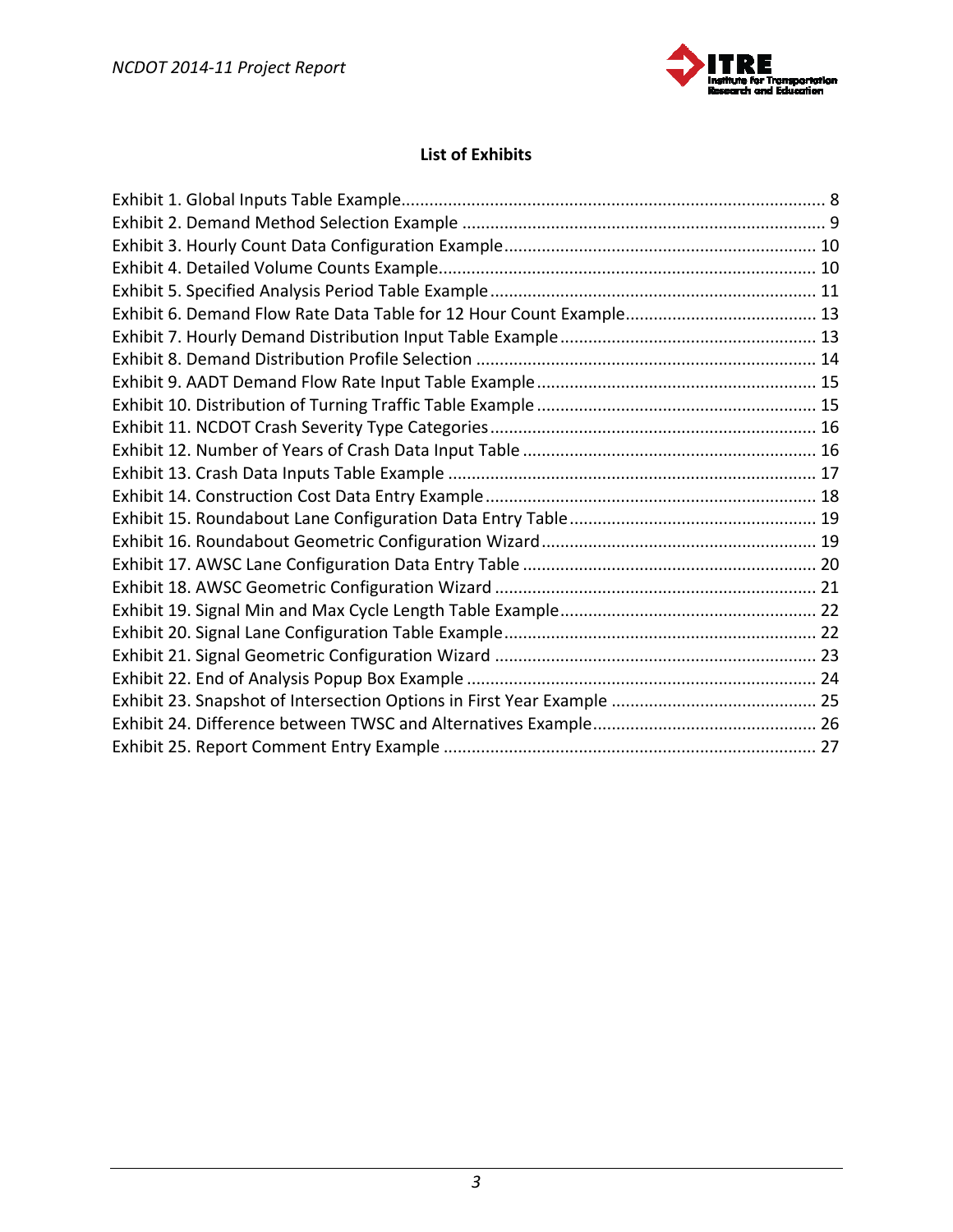

#### **1. Introduction**

The Intersection Life Cycle Cost Comparison Tool User Guide was developed as part of North Carolina Department of Transportation Research Project No. 2014‐11: Evaluation of Life Cycle Impacts of Intersection Control Type Selection.

This spreadsheet-based computational engine is designed to analyze the long-term costs and benefits of NCDOT conversions of two-way stop controlled intersections to other intersection types. It is designed to be used during the planning phase of potential intersection conversion projects to help stakeholders identify the most cost-effective conversion configuration option.

This user‐friendly tool combines enhanced 2010 Highway Capacity Manual methodologies and standard cost benefit analysis methodologies to calculate the long-term net benefits of converting a two‐way stop controlled intersections to three different alternatives: 1) all‐way stop controlled, 2) signalized, and 3) roundabout types. For the purpose of tool, a two-way stop controlled (TWSC) intersection is defined as a four‐way intersection with no control mechanism for the main approach and stop signs positioned at the minor approach.

Based on user inputs and standard state and national data, site‐specific construction and maintenance, user delay, and safety costs and benefits are calculated for each of the three conversion types. These costs and benefits are projected into the future using a methodology that considers the changing value of money over time. The resulting dollar figures can be compared to identify the intersection type that offers the greatest return on investment to North Carolina citizens over a user‐specified time period.

Much of the material in this manual is in the accompanying instructional video at http://go.ncsu.edu/lcca\_video.

#### **2. Overview of Tool**

The future costs and benefits of conversion alternatives are projected using a method called Life Cycle Cost Analysis (LCCA). Using LCCA, variables that may not have clear financial value, such as reduced pollution, are given a monetary value so that they can be calculated and then compared using common units. The LCCA method is used because many of the costs and benefits associated with intersection reconfigurations may not be realized until years, sometimes decades, after an initial conversion. Analyzing each intersection project with a LCCA can help ensure that state funds are allocated as effectively as possible.

"Monetizing," or applying a monetary value to non‐monetary variables such as improved roadway safety, helps planners and policymakers account for both the social and fiscal costs and benefits of a project. Consequently, the final outputs of this tool are the monetized costs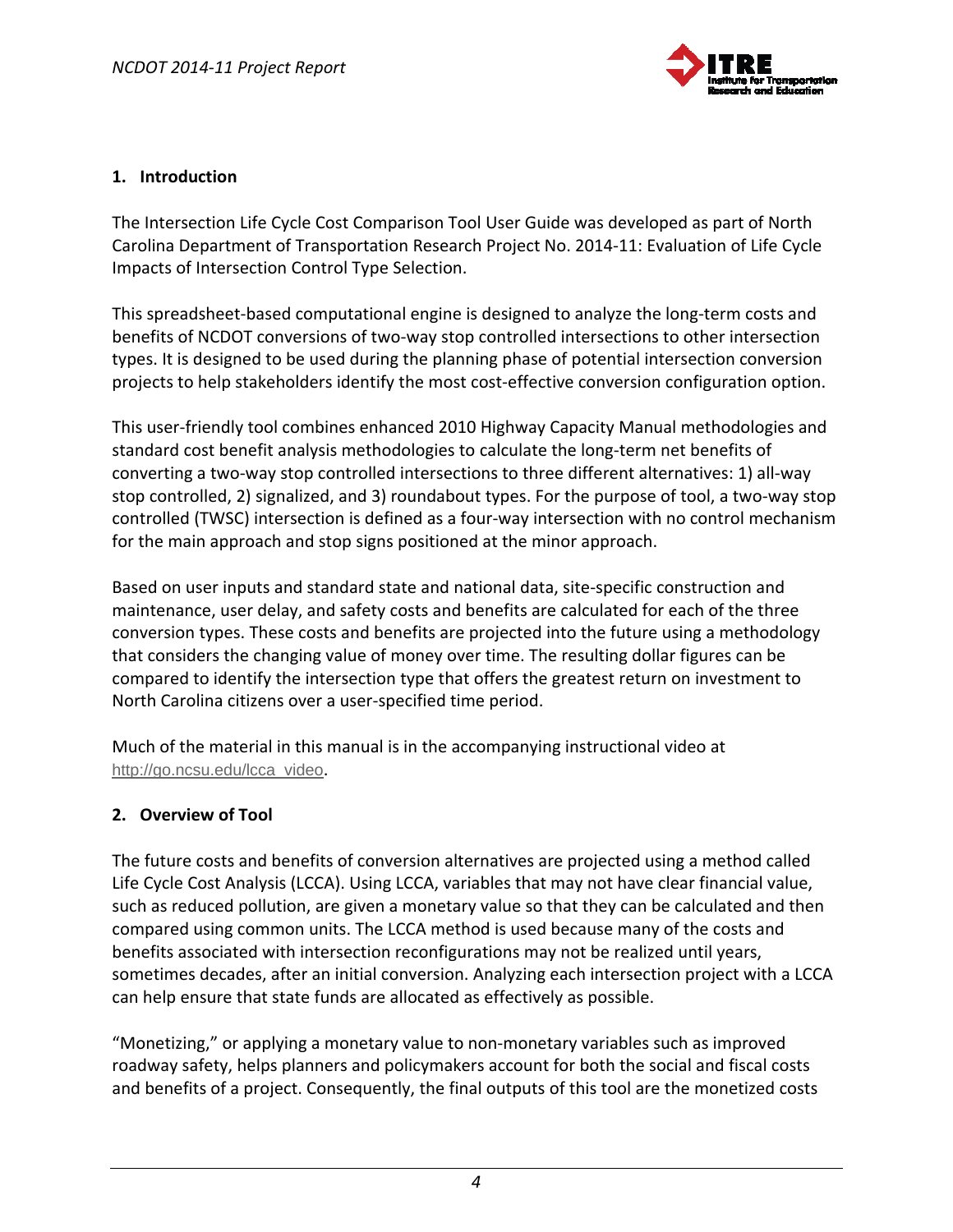

and benefits of installing each alternative intersection type. The difference between the outcomes that would be expected if the TWSC intersection was not converted are subtracted from the monetized outcomes projected for alternatives to produce an estimation of the long‐ term costs and benefits of implementing each option. These final values are is referred to as the "Net Present Value", or NPV for each intersection option.

Each monetized figure is projected into the future using an LCCA method called discounting. Similar to the idea of inflation, discounting adjusts monetized costs and benefits to reflect how their value will typically decline over time. The discount rate applied in this tool is 3% per year. As with inflation, this rate is assumed to compound each year until the end of the period of analysis.

Three categories of variables are used to calculate the costs and benefits of each option: 1) Construction & Maintenance, 2) User Delay, and 3) Safety. Monetizing each of these involves a combination of unique user inputs and standardized, or "default," values which are applied throughout the tool. Using default values helps limit user input time and ensures that intersection LCCAs are being uniformly conducted across NCDOT divisions. Extensive research was conducted to identify the most appropriate default values for monetizing the costs and benefits calculated by this tool.

These three larger variable types are monetized into the future using the following sub‐ variables:

# 1) **Construction & Maintenance**

- o *Construction Costs*: The up‐front funds needed to convert the TWSC intersection including pre‐construction (right‐of‐way purchases and preliminary engineering) and physical construction (utility moves/additions, infrastructure changes/additions, etc.)
- o *Annual Maintenance Costs*: Annual and incremental operations and upkeep costs for a facility option, such as landscaping and signal timing

# 2) **User Delay**

- o *Fuel Burned during Idling*: Based on North Carolina fuel costs for the day of analysis and delay projections for each alternative
- o *Value of User Travel Time*: Estimation of the monetary value of an hour of time for roadway users

#### 3) **Safety**

o *Crash Costs:* Broken down by crash type, based on the NCDOT's annual KABCO cost estimations, projected for each alternative option using historic crash numbers for the site and applying well‐researched crash reduction factors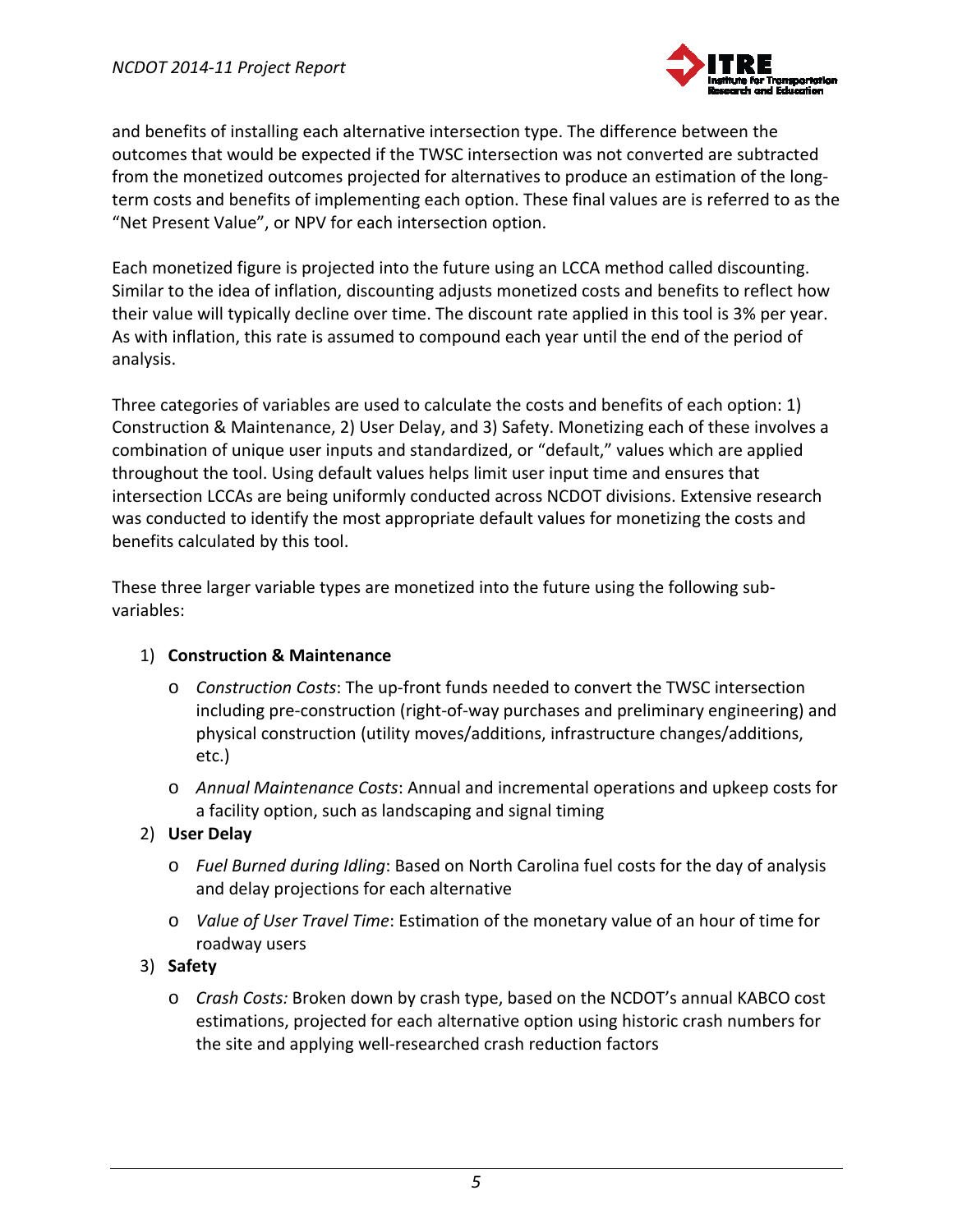

The steps of this tool are broken into eight steps organized by input and variable type. These include:

- 1) **Global Inputs**: Site‐specific data and user details
- 2) **Traffic Demand:** Demand data for current TWSC site
- 3) **Crash Data**: Crash data for current TWSC site
- 4) **Roundabout Configuration**: Projections for roundabout construction costs and configurations at site of interest
- 5) **All‐Way Stop Configuration**: Projections for AWSC construction costs and configurations at site of interest
- 6) **Signal Configuration**: Projections for signal construction costs and configurations at site of interest
- 7) **Results**: Tool outputs including informational tables comparing different intersection options
- 8) **Printable Report**: Automatically generated report including details of the tool analysis that can be easily printed and shared with decision‐makers

#### *IMPORTANT NOTES:*

- 1) **Color Codes**: Throughout the tool, different colors indicate different types of inputs:
	- o Yellow cells indicate required data entry fields
	- o Green cells indicate required data entry fields with pre‐determined default values
	- o Light blue cells are used for descriptions of the input/output cells
- 2) **Units**: All the units (if applicable) are shown in the parenthesis next to each input/output field.
- 3) **Process Order**: All steps should be completed by the user in the order that they occur. The user must click the appropriate button to move to the next step in the tool. A failure to follow steps in order could result in miscalculations or data loss.
- 4) **Data Collection:** Users are strongly encouraged to collect/calculate the site‐specific data needed for the inputs before beginning the analysis process to reduce the risk of error. In this user guide, the data required for the steps of this tool is listed at the beginning of the instructions for each step.
- 5) **File Saving**: Users are advised to save the file with the analysis data and site name immediately upon beginning an analysis to prevent calculation errors. Files should be re‐ saved after performing any additional analyses or revising inputs.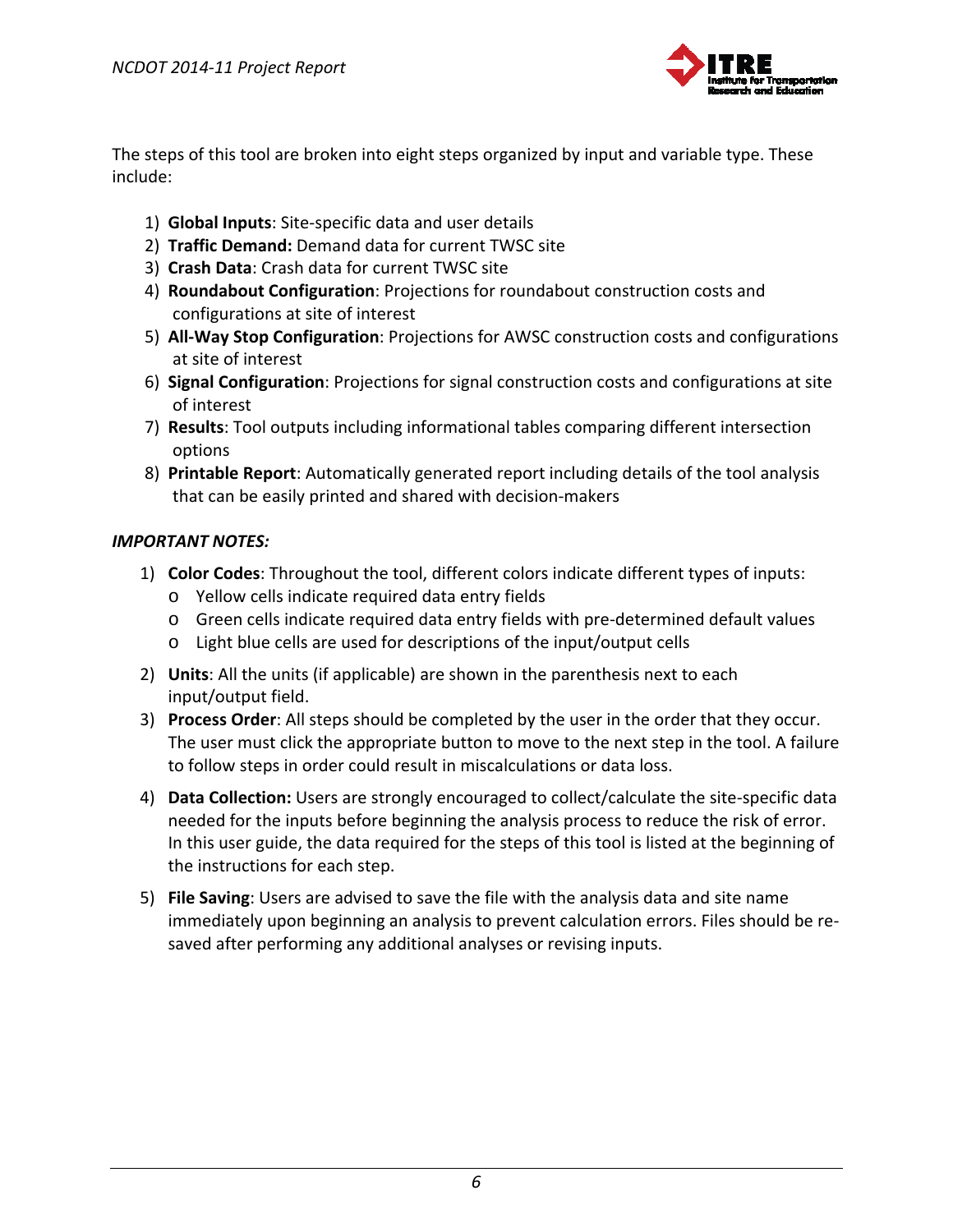

# **3. Step 1: Global Inputs**

Several site‐specific details are required in *Step 1: Global Inputs* of the tool. To begin the intersection option comparison process, input basic information about the intersection in first tab.

#### *What you need for Step 1***:**

- 1) *Major and Minor Approach Name:* Names of the intersecting roadways of interest.
- 2) *County:* Name of county where intersection is located.
- 3) *Analyst Name:* Name of the person using the tool.
- 4) *Major Approach Orientation:* Ordinal direction of the minor approach roadway, either "North‐South" or "East‐West."
- 5) *Analysis Date:* Analysis date in the form MM/DD/YYYY.
- 6) *NCDOT Division:* Number of the NCDOT division responsible for the location.
- 7) *Does the TWSC intersection have a median with a width of 20+ feet?:* Select Configuration type, either "Yes" or "No," based on the configuration of the TWSC intersection.
- 8) *Operation Analysis Period (Years)*: Number of years desired into the future that the tool will consider when calculating Life Cycle Costs. The methodology is designed to analyze periods of time only between 10 and 25 years. Note: The analysis period begins on the data the model is applied, the *Analysis Date*.
- 9) *Volume Growth Factor Per Year (Anticipated):* Percent of traffic volume growth that the intersection is expected to experience annually (NCDOT recommends 2‐3%).
- 10) *Current Percent Heavy Vehicle (%):* Percentage of the vehicles as the intersection which are considered heavy vehicles.
- 11) *Peak Hour Factor (PHF):* Input the ratio of the total hourly traffic volume against the busiest 15‐minute interval.
- 12) *Area Type:* Type of location (Rural, Urban, or Suburban) at which the intersection is located.
- 13) *Current Unleaded Fuel Costs:* Current unleaded fuel price for North Carolina, which can be obtained via the American Automobile Association's website: http://fuelgaugereport.aaa.com/states/north%20carolina/.
- 14) *Current Diesel Fuel Costs:* Current diesel fuel price for North Carolina, which can be obtained via the American Automobile Association's website: http://fuelgaugereport.aaa.com/states/north%20carolina/.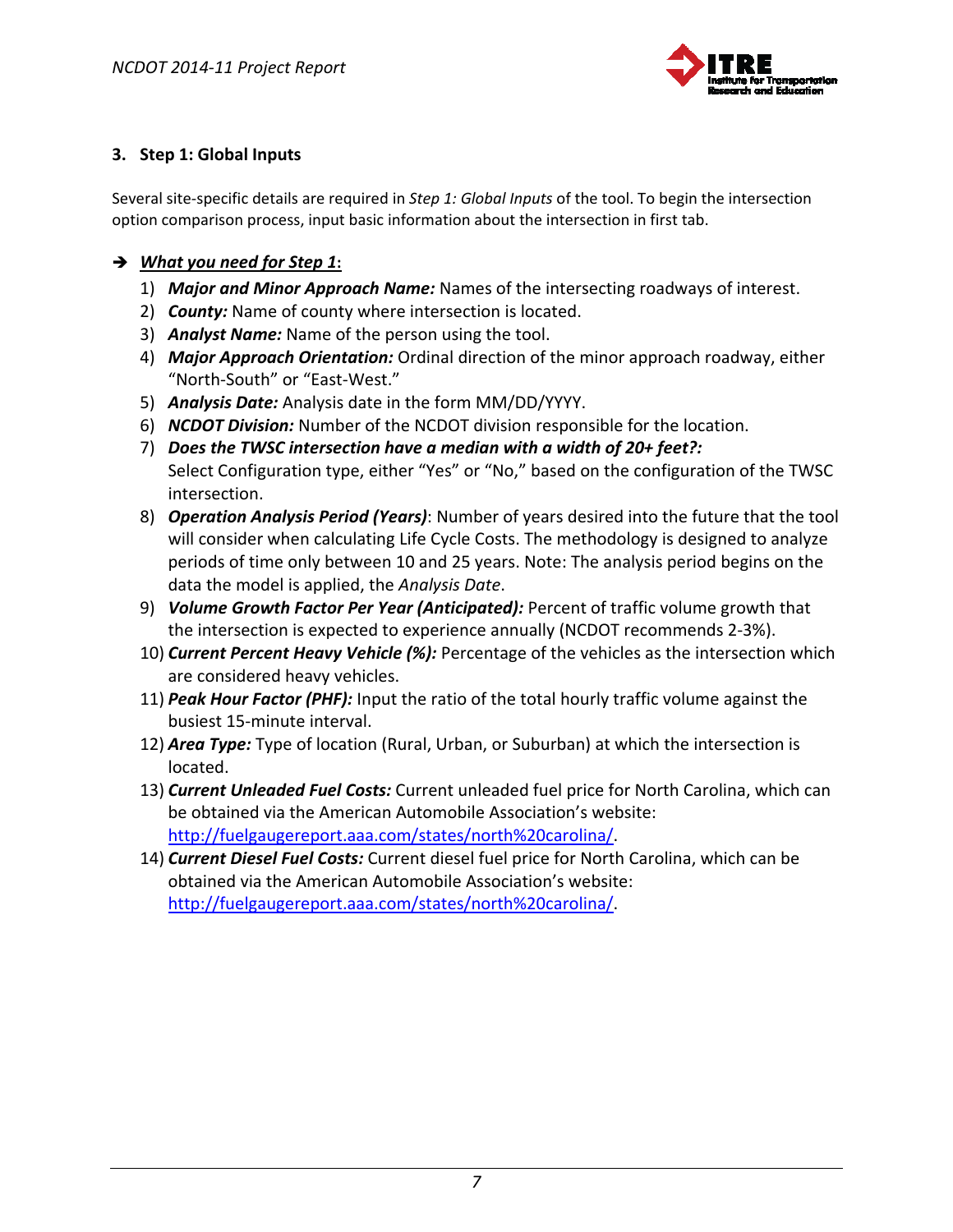

Exhibit 1 below shows what the input entry table within the spreadsheet tool looks like.

| <b>Exhibit 1.</b> Global Inputs Table Example |  |  |  |  |
|-----------------------------------------------|--|--|--|--|
|-----------------------------------------------|--|--|--|--|

| <b>Major and Minor Approach Name:</b>                               | <b>Road A and Road B</b> |
|---------------------------------------------------------------------|--------------------------|
| County:                                                             | <b>Wake</b>              |
| <b>Analyst Name:</b>                                                | <b>John Doe</b>          |
| <b>Major Approach Orientation:</b>                                  | <b>East-West</b>         |
| Analysis Date (MM/DD/YYYY):                                         | 3/21/2016                |
| <b>NCDOT Division:</b>                                              | 5                        |
| Does the TWSC intersection have a median with a width of 20+ feet?: | <b>Yes</b>               |
| <b>Operation Analysis Period (Years, min=10, max=25):</b>           | <b>21</b>                |
| Volume Growth Factor Per Year (recommended 2% to 3%):               | <b>3.0%</b>              |
| <b>Current Percent Heavy Vehicle (%):</b>                           | 2%                       |
| <b>Peak Hour Factor (PHF):</b>                                      | 0.90                     |
| <b>Area Type:</b>                                                   | <b>Suburban</b>          |
| Current Unleaded Fuel Cost (\$/gal):                                | \$2.00                   |
| Current Diesel Fuel Cost (\$/gal):                                  | \$2.00                   |

After completing the inputs, the user can either choose to move forward with the next steps by clicking "Proceed to Step 2" or can choose to view the default values used in calculations by clicking "See Default Values," which will take them to a separate tab.

*NOTE*: Values in the "Default Values" tab can only be adjusted by those with the permission of the NCDOT who have the password needed to change them.

Changes should not be made to these defaults unless absolutely necessary because doing so will make it more difficult for the NCDOT to compare project outcomes over time. The defaults in the tool are based on federal and state standards as well as state transportation data and findings from peer‐reviewed research. All default monetary variables used have been converted to 2016 dollars for consistency. Explanations of each default value and its source are outlined in Appendices 1 and 2 of the project's final report.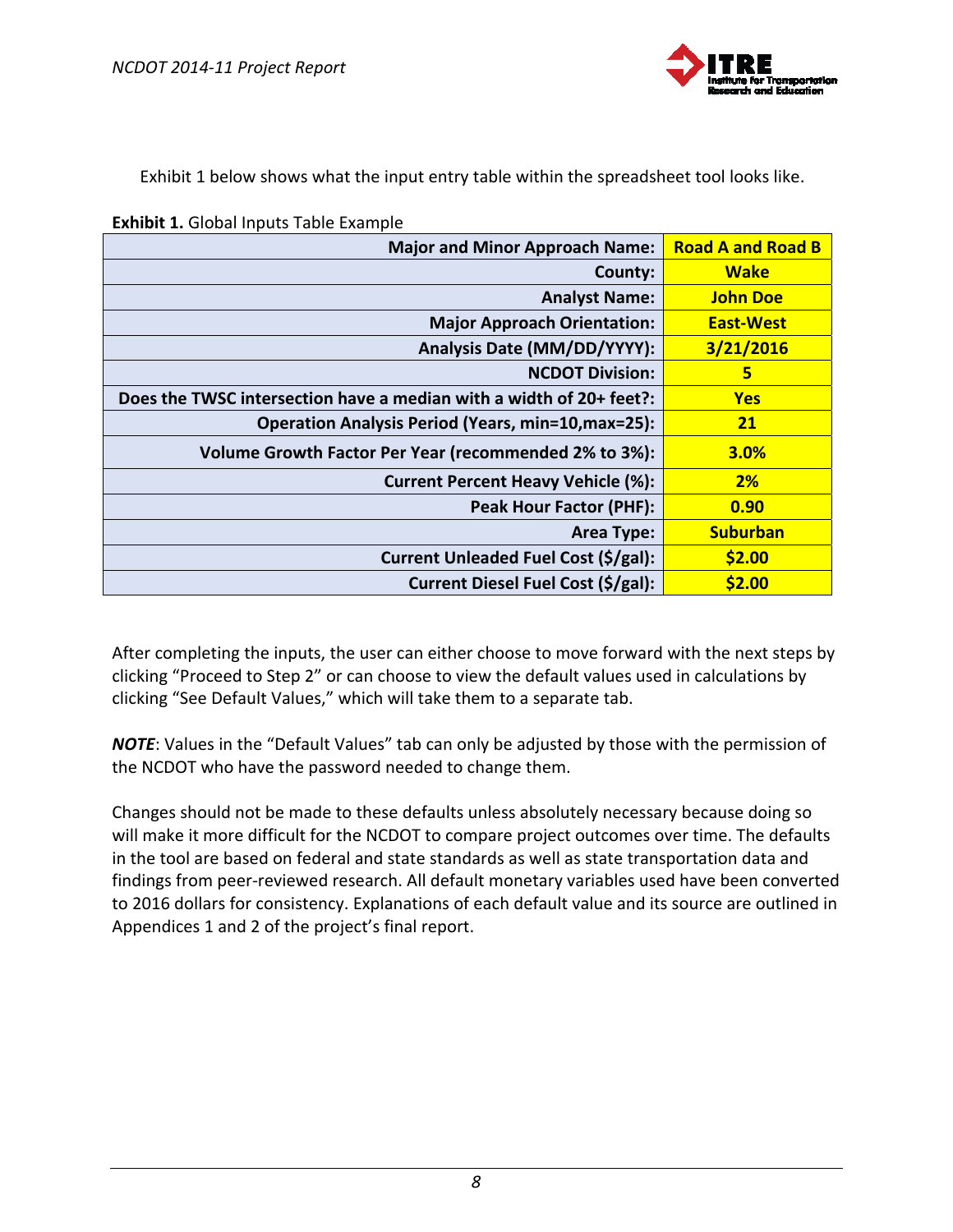

#### **4. Step 2: Traffic Demand**

For *Step 2: Traffic Demand*, the user will enter the demand data for the TWSC intersection being analyzed. In this step, the user will input information about the traffic demand that is currently observed at the intersection, which will be used in the underlying methodologies used to evaluate delay.

### *What you need for Step 2***:**

**Demand Data**: Demand/volume information for the current intersection in **ONE** of these three forms, including these specific sets of data:

- 1) Hourly counts
	- o 13 or more hours of turning movement counts for each approach
- 2) Peak hour counts
	- o 12 hours or less of turning movement count data for each approach
	- o An idea of the hourly demand distribution of traffic at the TWSC site OR actual hourly demand distribution percentages for the TWSC site
- 3) AADT
	- o Two‐directional average annual daily traffic (AADT) data for each approach
	- o Percent distributions of left, through, and right movements for each approach
	- o An idea of the hourly demand distribution of traffic at the TWSC site OR actual hourly demand distribution percentages for the TWSC site

The model allows the flexibility to provide one of following three methods for characterizing traffic demand: 1) Hourly Counts 2) Peak Hour Count, or 3) AADT. The user only needs to provide data using one of these options. Each of these three methods is explained below. To select the most appropriate demand data option based on the details below, the user will click the aerial button beside their selection, as shown in Exhibit 2.

#### **Exhibit 2.** Demand Method Selection Example

# **ITRE**

# **Step 2: Enter Traffic Flow Demand Data**

Enter the specific demand information that is currently observed at the intersection of interest. This information includes traffic demand (counts or AADT) and also expected distribution for different movements.

Please select the method that you prefer to enter demand data:

**C** Hourly Counts

O Peak Hour Count

C AADT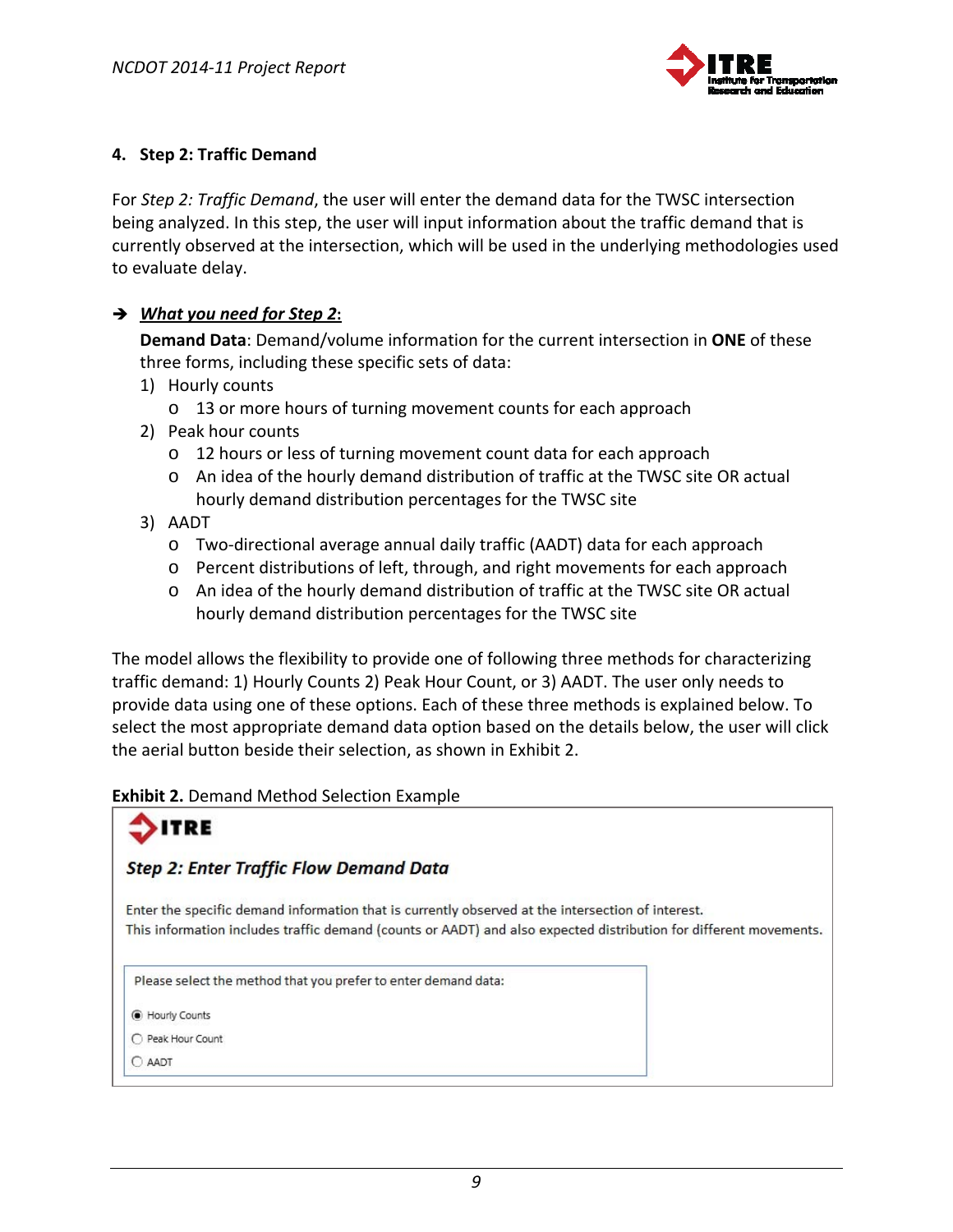

#### *Hourly Counts ‐ 13 or More Hours of Turning Movement Counts*

To ensure the accuracy of delay calculations, users are advised to use the hourly count method only when 13 or more hours of turning movement count data is available. This correlates with the recommended practice in the MUTCD for considering signal timing devices and is the standard that the NCDOT uses internally.

To begin entering data using this option, users should fill in the popup box that appears when the aerial button "Hourly Counts" is selected. As shown in Exhibit 3, the user is required to enter the beginning and end of the time period for the turning movement counts available. For example, a user may have 13 hours of turning movement counts from hour turning movement counts starting at hour 6 and ending at hour 18.

#### **Exhibit 3.** Hourly Count Data Configuration Example



#### **Exhibit 4.** Detailed Volume Counts Example

| <b>Detailed Volume Counts</b> |                             |         |                  |                             |         |                             |      |                             |       |      |                 |                  |
|-------------------------------|-----------------------------|---------|------------------|-----------------------------|---------|-----------------------------|------|-----------------------------|-------|------|-----------------|------------------|
|                               | <b>Eastbound (West Leg)</b> |         |                  | <b>Eastbound (West Leg)</b> |         | <b>Eastbound (West Leg)</b> |      | <b>Eastbound (West Leg)</b> |       |      |                 |                  |
| Approach                      | Left                        | Through | Right            | Left                        | Through | Right                       | Left | Through                     | Right | Left | Through         | Right            |
| Flow (veh/h) at Hour 6        | 10                          | 40      | 12               | 15                          | 60      | 19                          | 23   | 55                          | 29    | 8    | 30 <sup>°</sup> | $6 \overline{6}$ |
| Flow (veh/h) at Hour 7        | 10                          | 40      | 12               | 15                          | 60      | 19                          | 23   | 55                          | 29    | 8    | 30 <sup>°</sup> | 6                |
| Flow (veh/h) at Hour 8        | 10                          | 40      | 12               | 15                          | 60      | 19                          | 23   | 55                          | 29    | 8    | 30 <sup>°</sup> | $6\overline{6}$  |
| Flow (veh/h) at Hour 9        | 10                          | 40      | 12               | 15                          | 60      | 19                          | 23   | 55                          | 29    | 8    | 30 <sup>°</sup> | 6                |
| Flow (veh/h) at Hour 10       | 10                          | 40      | 12               | 15                          | 60      | 19                          | 23   | 55                          | 29    | 8    | 30 <sup>°</sup> | 6                |
| Flow (veh/h) at Hour 11       | 15                          | 60      | 17               | 24                          | 85      | 34                          | 67   | 55                          | 29    | 8    | 30 <sup>°</sup> | 6                |
| Flow (veh/h) at Hour 12       | 15                          | 60      | 17               | 24                          | 85      | 34                          | 67   | 55                          | 29    | 10   | 32              | 11               |
| Flow (veh/h) at Hour 13       | 10                          | 40      | 12               | 15                          | 60      | 19                          | 23   | 56                          | 29    | 13   | 35              | 12               |
| Flow (veh/h) at Hour 14       | 10                          | 40      | 12               | 15                          | 60      | 19                          | 23   | 55                          | 29    | 8    | 30 <sup>°</sup> | $6 \overline{6}$ |
| Flow (veh/h) at Hour 15       | 10                          | 40      | 12               | 15                          | 60      | 19                          | 23   | 55                          | 29    | 8    | 30 <sup>°</sup> | 6                |
| Flow (veh/h) at Hour 16       | 10                          | 40      | 12               | 15                          | 60      | 19                          | 23   | 55                          | 29    | 8    | 30 <sup>°</sup> | $6\overline{6}$  |
| Flow (veh/h) at Hour 17       | 10                          | 40      | 12               | 15                          | 60      | 19                          | 23   | 55                          | 29    | 8    | 30 <sup>°</sup> | $6\overline{6}$  |
| Flow (veh/h) at Hour 18       | 6                           | 10      | $6 \overline{6}$ | $6 \overline{6}$            | 10      | $6 \overline{6}$            | 6    | 10 <sup>°</sup>             | 6     | 6    | 10 <sup>°</sup> | 6                |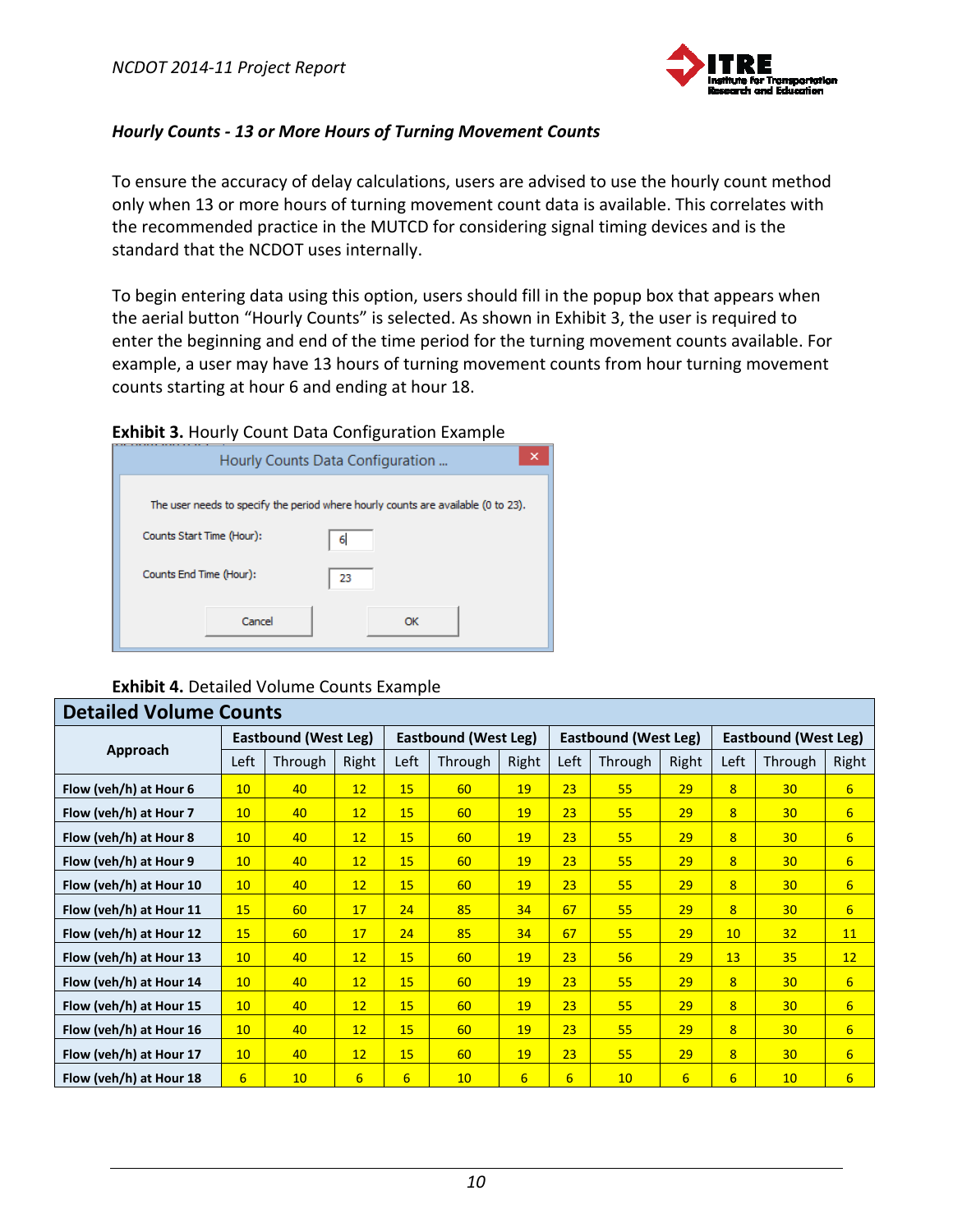

The number of rows in the "Detailed Volume Counts" table, shown in Exhibit 4 above, will adjust to accommodate the number of hours in the time period selected by the user. Once the table has adjusted appropriately, the user must provide turning movement counts for vehicles per hour for left, through, and right at each of the four approaches. The tool will apply a value of zero for each count in each hour for which the user does not provide data because the delay incurred outside those time periods is assumed to be minimal compared to that incurred during the count. For example, if only 13 hours of turning movement counts are provided it will be assumed that all of the counts for the remaining 11 hours of the 24 hour period are zero.

After entering turning movement count data, the user has finished Step 2 and can choose to move forward to the next step by clicking "Proceed to Step 3" or clicking "Return to Step 1" to modify previous entries.

#### *Peak Hour Count ‐ 12 or Less Hours of Turning Movement Counts*

In some cases, sufficient turning movement count data for the peak periods of the day may not be available. In this case, the "Peak Hour Count" option can be selected for demand data entry. It is recommended that this option be chosen when 12 hours or less of turning movement count data is available.

To begin entering data using this option, the user must first select one hour of turning movement count data to enter into the tool for analysis, most likely a peak hour. This single hour of count data will be used to model a traffic distribution for a full day within the tool's calculations. After the radial button beside "Peak Hour Count" has been selected, the user can enter the hour for which the turning movement count data will be provided into the "Specified Analysis Period" table, shown in

Exhibit 5. For example, if counts for the hour starting at 5PM will be used, then the user can choose the "5PM" option from the dropdown box in the table.

**Exhibit 5**. Specified Analysis Period Table Example

| <b>Specified Analysis Period</b> |            |
|----------------------------------|------------|
| Hour                             | <b>5PM</b> |

Next, the user can begin entering the turning movement counts for vehicles per hour for left, through, and right turn lanes for each approach in to the "Demand Flow Rate Data" table, shown in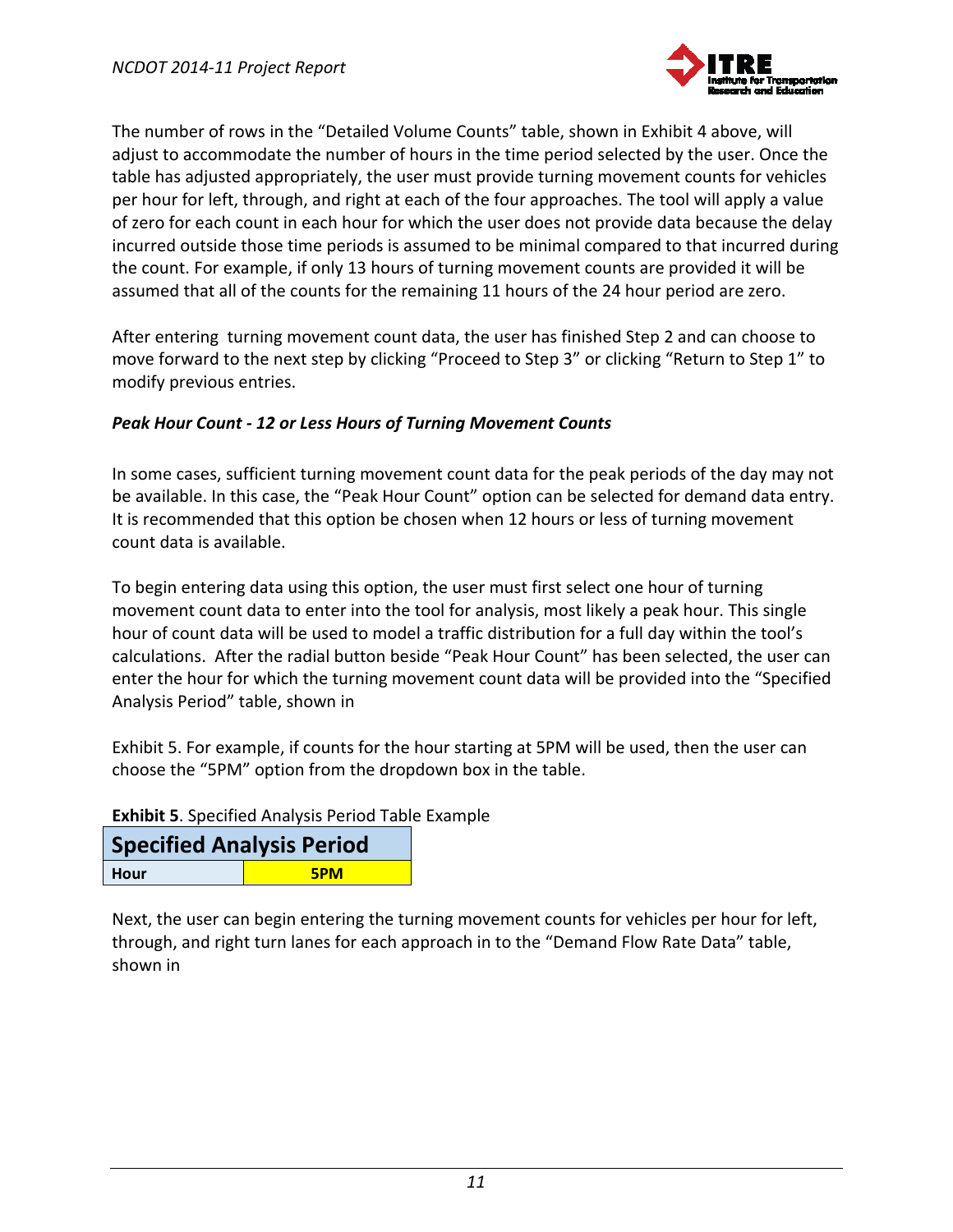

Exhibit 6. Again, these counts should be for the specific hour of analysis selected in the "Specified Analysis Period" table.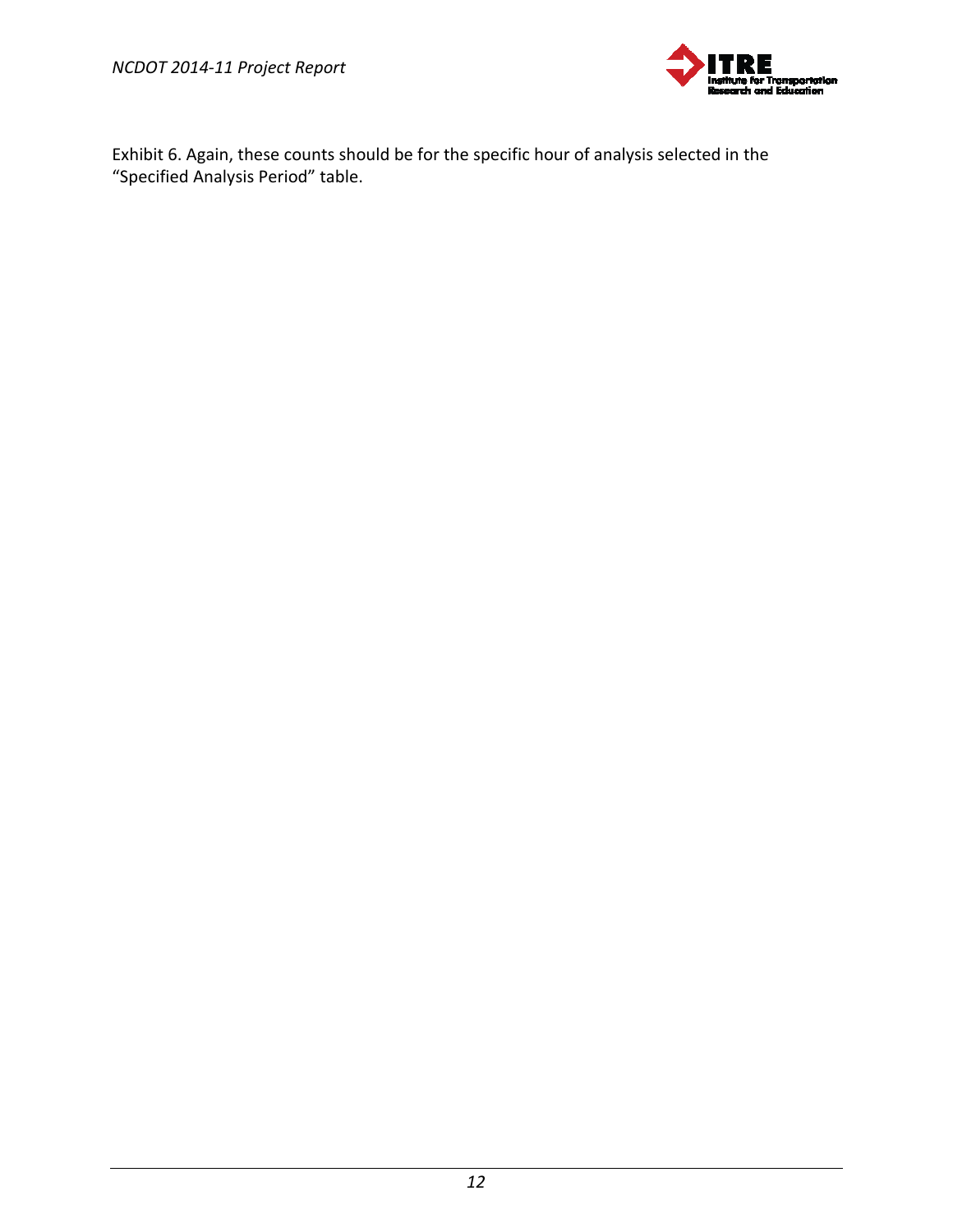

| EATHWIL VI D'CHRITOIT HON TRICC D'OCO TODIC TOT 15 HOOF COUTLEAGHTDIC |                      |                |       |                      |         |                      |      |                      |       |      |         |       |
|-----------------------------------------------------------------------|----------------------|----------------|-------|----------------------|---------|----------------------|------|----------------------|-------|------|---------|-------|
| <b>Demand Flow Rate Data</b>                                          |                      |                |       |                      |         |                      |      |                      |       |      |         |       |
|                                                                       | Eastbound (West Leg) |                |       | Eastbound (West Leg) |         | Eastbound (West Leg) |      | Eastbound (West Leg) |       |      |         |       |
| Approach                                                              | Left                 | <b>Through</b> | Right | Left                 | Through | Right                | Left | Through              | Right | Left | Through | Right |
| Flow (veh/h)                                                          | $25^{\circ}$         | 800            | 25    | 25                   | 800     |                      | 10   | 400                  | 10    | 10   | 400     | 10    |

#### **Exhibit 6**. Demand Flow Rate Data Table for 12 Hour Count Example

Finally, the user must populate the "Hourly Demand Distribution" table with percent of traffic at the current TWSC intersection each hour compared to the total for an entire day, as shown in Exhibit 7.

**Exhibit 7**. Hourly Demand Distribution Input Table Example

| <b>Hourly Demand Distribution (For Default Hourly Factors Press "Insert</b><br>Default Hourly Factors" button on the top left side of this spreadsheet) |              |         |  |  |
|---------------------------------------------------------------------------------------------------------------------------------------------------------|--------------|---------|--|--|
| <b>Hour</b>                                                                                                                                             |              |         |  |  |
| From                                                                                                                                                    | To           | % AADT  |  |  |
| <b>12 AM</b>                                                                                                                                            | 1 AM         | 0.53%   |  |  |
| 1 AM                                                                                                                                                    | 2 AM         | 0.28%   |  |  |
| 2 AM                                                                                                                                                    | 3 AM         | 0.21%   |  |  |
| 3 AM                                                                                                                                                    | 4 AM         | 0.26%   |  |  |
| 4 AM                                                                                                                                                    | 5 AM         | 0.56%   |  |  |
| 5 AM                                                                                                                                                    | 6 AM         | 1.71%   |  |  |
| 6 AM                                                                                                                                                    | 7 AM         | 4.84%   |  |  |
| 7 AM                                                                                                                                                    | 8 AM         | 9.55%   |  |  |
| 8 AM                                                                                                                                                    | 9 AM         | 7.17%   |  |  |
| 9 AM                                                                                                                                                    | <b>10 AM</b> | 4.96%   |  |  |
| <b>10 AM</b>                                                                                                                                            | <b>11 AM</b> | 4.54%   |  |  |
| <b>11 AM</b>                                                                                                                                            | <b>12 PM</b> | 4.76%   |  |  |
| <b>12 PM</b>                                                                                                                                            | 1 PM         | 5.01%   |  |  |
| 1PM                                                                                                                                                     | 2 PM         | 5.26%   |  |  |
| 2 PM                                                                                                                                                    | 3 PM         | 6.46%   |  |  |
| 3 PM                                                                                                                                                    | 4 PM         | 7.33%   |  |  |
| 4 PM                                                                                                                                                    | 5 PM         | 8.37%   |  |  |
| 5 PM                                                                                                                                                    | 6 PM         | 9.21%   |  |  |
| 6PM                                                                                                                                                     | 7 PM         | 6.60%   |  |  |
| 7 PM                                                                                                                                                    | 8 PM         | 4.14%   |  |  |
| 8PM                                                                                                                                                     | 9 PM         | 3.42%   |  |  |
| 9PM                                                                                                                                                     | <b>10 PM</b> | 2.39%   |  |  |
| <b>10 PM</b>                                                                                                                                            | <b>11 PM</b> | 1.52%   |  |  |
| <b>11 PM</b>                                                                                                                                            | <b>12 AM</b> | 0.92%   |  |  |
|                                                                                                                                                         | $sum =$      | 100.00% |  |  |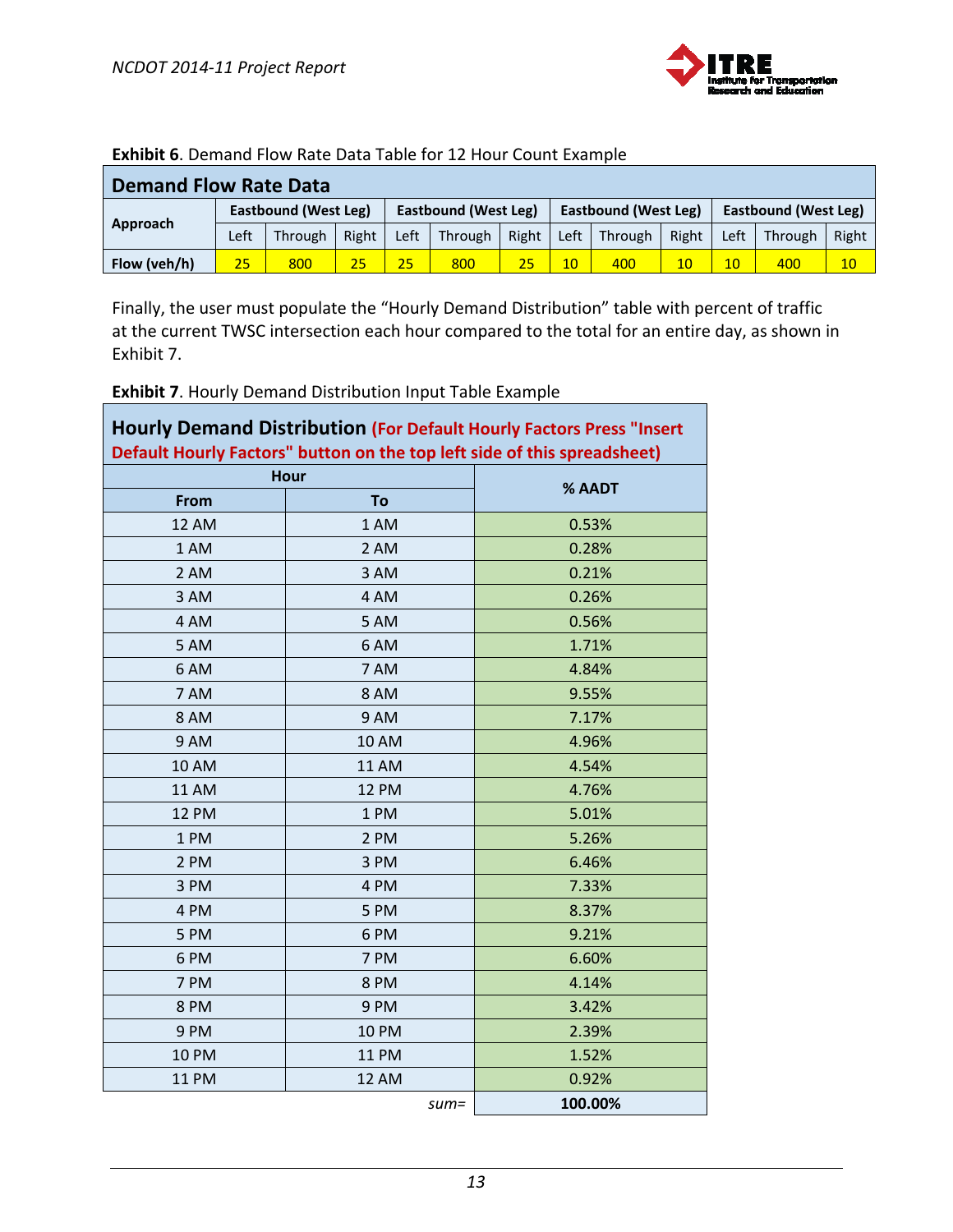

Although these percentages can be manually entered, the user has the option to auto‐populate this table by clicking the "Insert Default Hourly Factor" button in the upper left section of the tab and choosing the default distribution profile which best aligns with the site of interest. As shown below in Exhibit 8, five default options for hourly demand distribution are provided. These distributions, listed below, are based on NCDOT continuous count data at intersections across the state:

- 1) Two Minor Equivalent Peaks ‐ Minor AM, Minor PM
- 2) Two Major Equivalent Peaks ‐ Major AM, Major PM
- 3) Two Peaks ‐ Minor AM, Major PM
- 4) Three Peaks ‐ Minor AM, Noon, Major PM
- 5) Tourist Area ‐ No Prominent Peaks



#### **Exhibit 8**. Demand Distribution Profile Selection

Users can auto‐populate the distribution table by clicking the corresponding radial button and clicking the "OK" button. To change the distribution, click the "Insert Default Hourly Factor" button again and either hit "Cancel" or select a different distribution and click "OK" again. Percentages can be entered manually by typing directly into the cells for each hour in the column labeled "% AADT." Regardless of entry type, the final distribution in the table should add up to a total sum of 100%.

Once turning movement count data for the specified analysis period and the hourly demand distribution have been entered, the user has finished Step 2 and can either choose to move forward with the next steps by clicking "Proceed to Step 3" or clicking "Return to Step 1" to modify previous entries.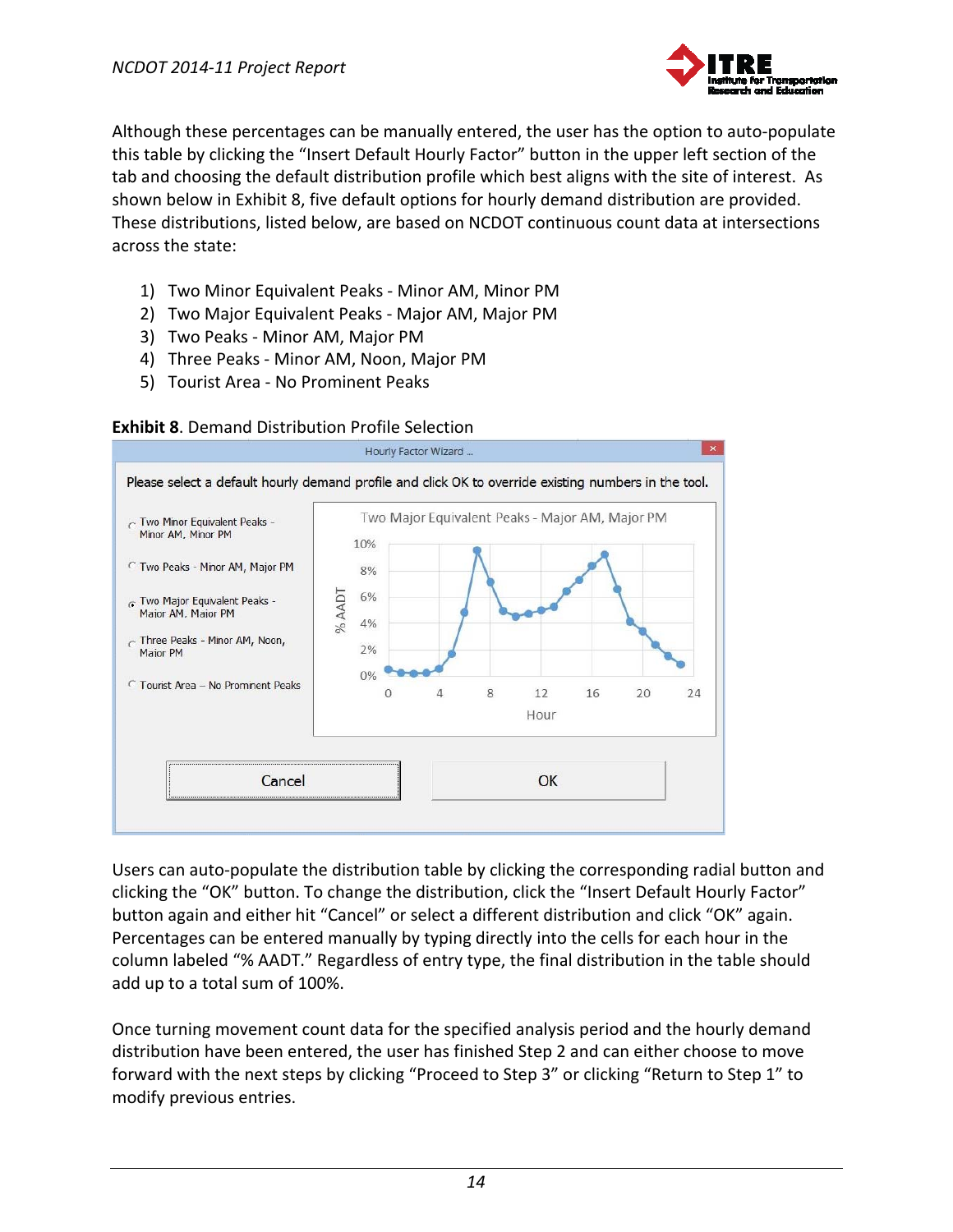

#### *AADT ‐ No or Few Turning Movement Counts Available*

The final entry option "AADT" is based on planning level data using average annual daily traffic (AADT) data. This method can be useful during the early planning stages of a project, especially if the user does not have access to turning movement counts. Using this method, the user is required to enter the two-directional AADT for each approach of the intersection. Twodirectional AADTs are the total traffic recorded in both directions along the roadway that intersects at or near the TWSC intersection of interest. This is the most common form of AADT data provided by NCDOT.

To begin entering data using the "AADT" option, enter the AADT value for each approach into the "Demand Flow Rate Data" table as shown in Exhibit 9 below.

| <b>Demand Flow Rate Data</b> |                         |                         |                                  |                           |  |  |
|------------------------------|-------------------------|-------------------------|----------------------------------|---------------------------|--|--|
| Approach                     | Eastbound<br>(West Leg) | Westbound<br>(East Leg) | <b>Northbound</b><br>(South Leg) | Southbound<br>(North Leg) |  |  |
|                              |                         |                         |                                  |                           |  |  |
| <b>Two-Directional AADT</b>  | 4.000                   | 4.000                   | 9,000                            | 8.500                     |  |  |

#### **Exhibit 9**. AADT Demand Flow Rate Input Table Example

Next, the distribution of turning traffic for each approach must be entered in the "Current Traffic Distribution" table, as shown in Exhibit 10. The user is required to enter the percentages of turns for left, through, and right lanes on each approach leg. For each leg, the sum for the total percentage of traffic should be 100%.

| <b>Current Traffic Turning Distribution</b> |                  |                |              |      |  |  |
|---------------------------------------------|------------------|----------------|--------------|------|--|--|
| Approach                                    | <b>Left Turn</b> | <b>Through</b> | <b>Right</b> | Sum  |  |  |
| <b>EB % Movement:</b>                       | <b>10%</b>       | <b>70%</b>     | <b>20%</b>   | 100% |  |  |
| <b>WB % Movement:</b>                       | <b>20%</b>       | <b>70%</b>     | <b>10%</b>   | 100% |  |  |
| <b>NB % Movement:</b>                       | <b>25%</b>       | 65%            | <b>10%</b>   | 100% |  |  |
| <b>SB % Movement:</b>                       | <b>10%</b>       | 70%            | <b>20%</b>   | 100% |  |  |

**Exhibit 10**. Distribution of Turning Traffic Table Example

Finally, similar to the "Peak Hour Count" entry method, the hourly demand distribution is required to populate traffic demand over the entire day. The most likely entry method for this will be using one of the defaults provided in the tool by using the "Insert Default Hourly Factor" button. For more details on how to populate the distribution table, see Exhibit 7 and the "Peak Hour Count" section above.

Once AADT, turning movement distribution, and the hourly demand distribution data have been entered, the user has finished Step 2 and can either choose to move forward with the next steps by clicking "Proceed to Step 3" or clicking "Return to Step 1" to modify previous entries.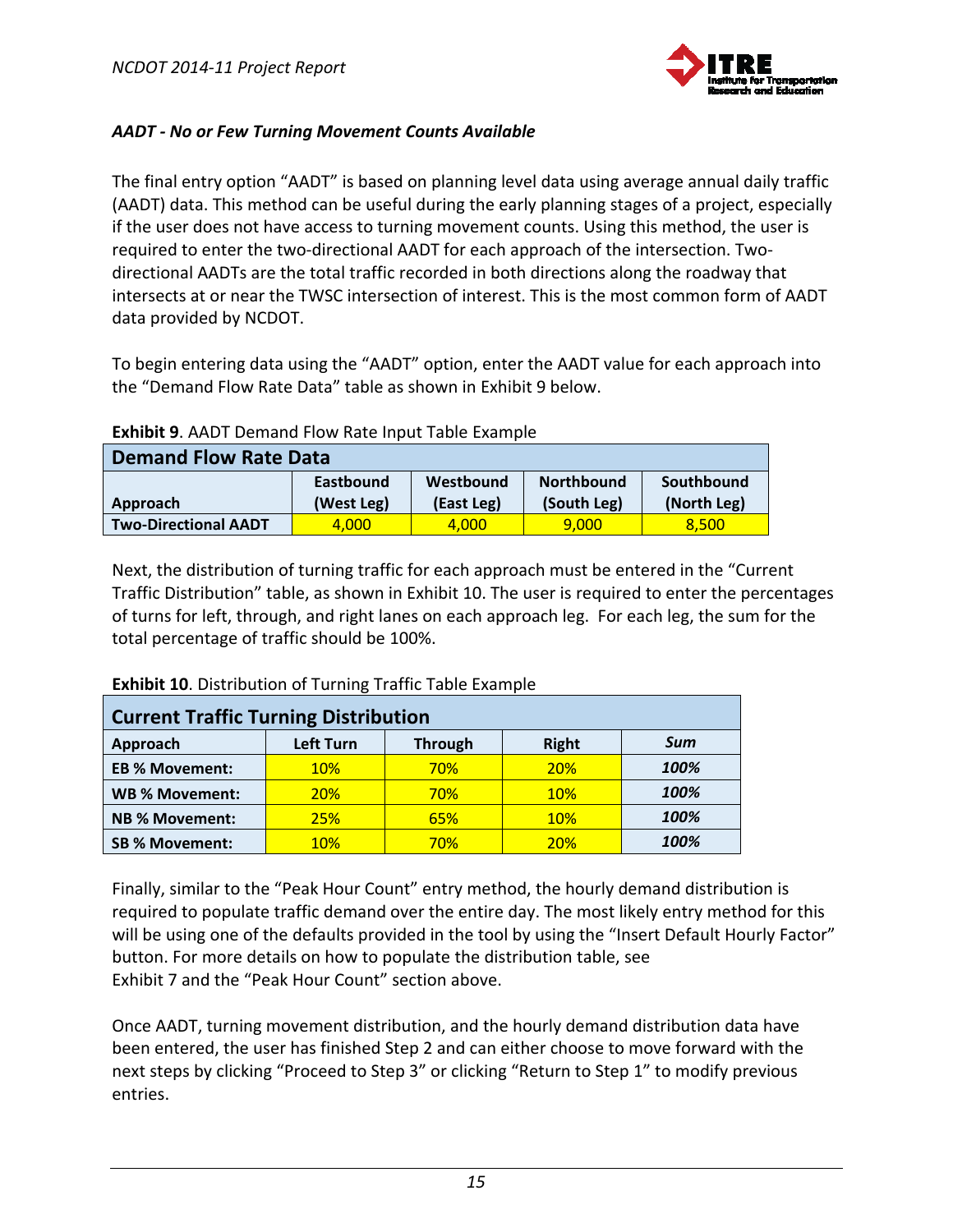

# **5. Step 3: Crash Data**

*Step 3: Crash Data* focuses on past crash data for the intersection being analyzed.

# *What you need for Step 3***:**

**Crash Data** ‐ the most recent 3 to 5 years for the current TWSC intersection broken down by the standard KABCO types used by the NCDOT, as described in the Exhibit 11 below.

| <b>Crash Severity Types</b> |                                                                                                                              |  |  |  |
|-----------------------------|------------------------------------------------------------------------------------------------------------------------------|--|--|--|
| Category                    | <b>Description</b>                                                                                                           |  |  |  |
| K (fatal)                   | Death occurred within twelve months of the crash                                                                             |  |  |  |
| A (disabling)               | Injuries serious enough to prevent normal activity for at least<br>one day such as massive loss of blood, broken bones, etc. |  |  |  |
| <b>B</b> (evident)          | Non-fatal or A injuries are evident at the scene such as<br>bruises, swelling, limping, etc.                                 |  |  |  |
| C (possible)                | No visible injury but there are complaints of pain or<br>momentary unconsciousness                                           |  |  |  |
| O (property damage only)    | Pain or momentary unconsciousness                                                                                            |  |  |  |

Source: NCDOT, 2013

Before entering data, the user will select the number of years of data they will be entering, as shown below in Exhibit 12.

| <b>Exhibit 12. Number of Years of Crash Data Input Table</b> |
|--------------------------------------------------------------|
|--------------------------------------------------------------|

**Number of Years of Crash Data? (At Least 3 Years): 3**

To choose the appropriate number of years, click the number field and then type in the number of years for which data is available. At least 3 years of crash data, preferably more, should be used. Then enter the total number of crashes experienced per year at the intersection of interest, broken down by 1) Fatal, 2) Type A, 3) Type B, 4) Type C, and 5) PDO collisions, as described above in Exhibit 11. Note that the number input into the cells should be a whole number; however, the calculated "average number of crashes per year" values may include decimals.

**Note**: If data is missing for a crash type in a given year, leave the corresponding cell empty, as shown for Type A in Year 1 in Exhibit 7. Adding a "0" into a cell will result in miscalculations. Alternatively, if crash data indicated there were no crashes of a particular type in a given year, enter a "0" into the appropriate cell, as shown for Type K in Exhibit 7.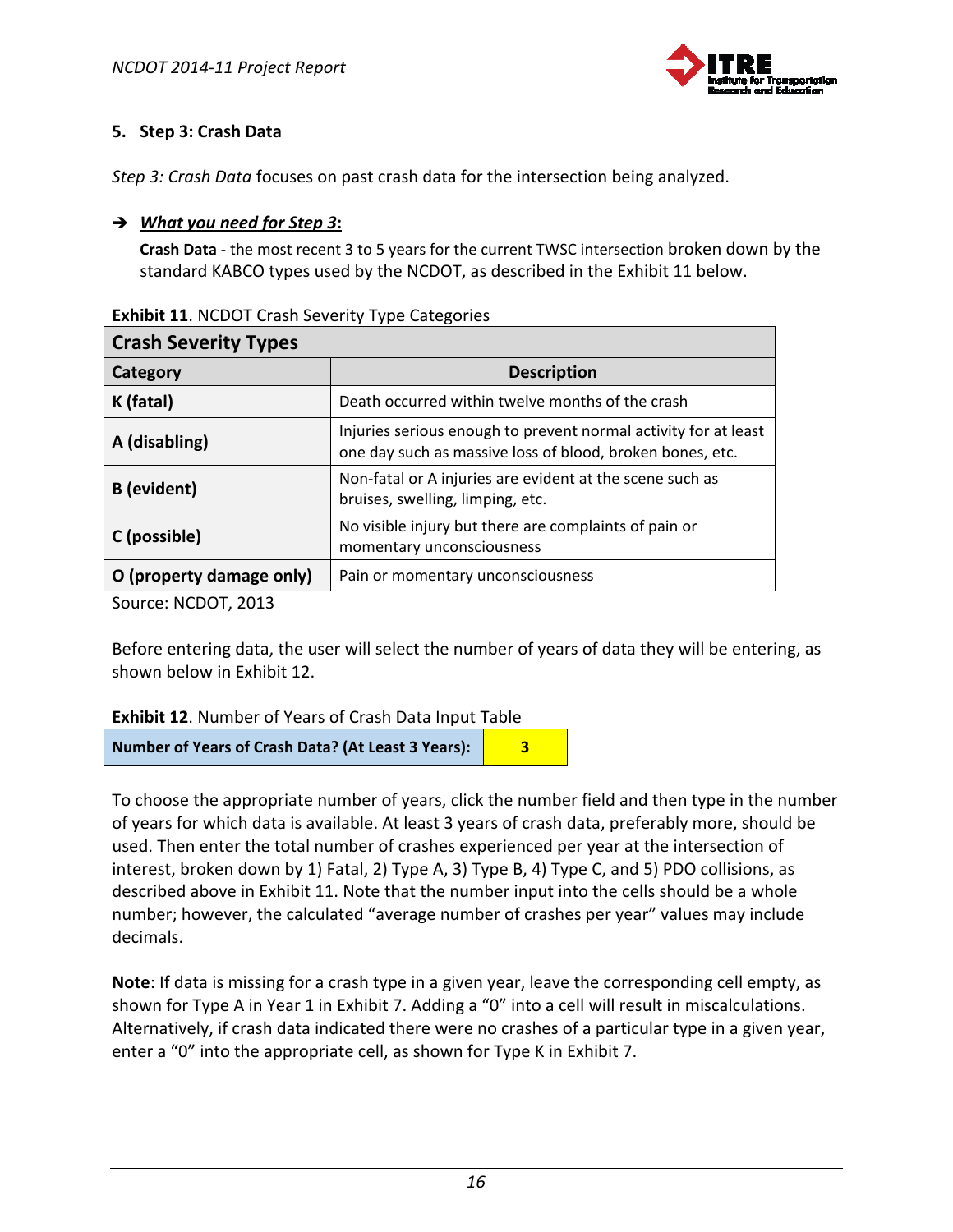

#### **Exhibit 13**. Crash Data Inputs Table Example

| <b>Crashes at Intersection</b>                |     |     |     |    |     |
|-----------------------------------------------|-----|-----|-----|----|-----|
| <b>Severity</b>                               |     |     | в   |    |     |
| <b>Total Number of Crashes for All Years:</b> | 1.0 | 3.O | 5.0 |    |     |
| <b>Average Number of Crashes Per Year:</b>    | 0.3 | 1.O |     | つっ | ∶ ? |

After entering all crash data, either choose to move forward with the next steps by clicking "Proceed to Step 4" or click "Return to Step 2" to modify previous entries.

#### **6. Steps 4, 5, and 6: Conversion‐Specific Configurations**

Steps 4, 5, and 6 are broken down by alternative type. In the tab for each step, the user will enter two key sets of inputs specific to each alternative type: construction costs and geometric configuration. Users are advised to enter all inputs for each step before moving on to the next one.

#### **What you need for Steps 4, 5, and 6:**

- 1) **Construction Costs**: Estimates for the cost of constructing each alternative facility at the specific intersection of interest, considering related costs such as:
	- o Preliminary design
	- o Utility moves/additions
	- o Right‐of‐way purchases
	- o Infrastructure changes (island removal, driveway realignment, connection to city signal system, etc.)
- 2) **Configurations**: Plans for the geometric configurations for each of the alternative facilities that would be installed at the intersection of interest, including:
	- o Roundabout ‐ Right‐turn bypass configuration (none, yield, or add lane) planned for each approach
	- o AWSC ‐ Number of lanes planned for each approach
	- o Signal ‐ Number of lanes for each movement (left, through, and right) planned for each approach

Before entering the configurations for each facility option in the tabs of Steps 4, 5, and 6, the user should select the appropriate construction cost for each alternative. Construction costs for the purposes of this tool are the capital funds needed to convert an intersection from a two‐ way stop to another intersection type, including pre‐construction (right‐of‐way purchases and preliminary engineering) and physical construction (utility moves/additions, infrastructure changes/additions, etc.).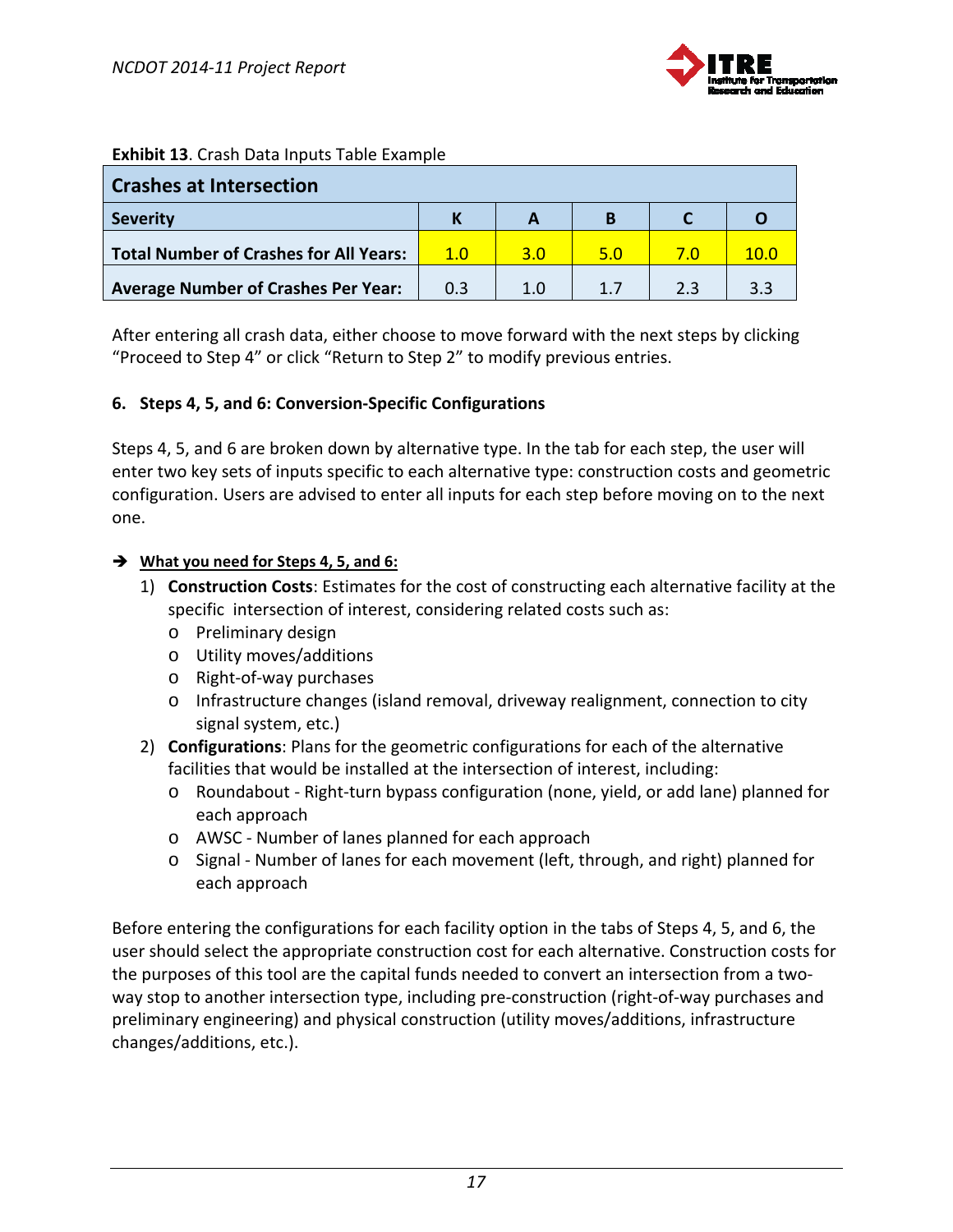

When entering the anticipated initial design and construction costs for each conversion type, the user can either enter one of the default cost estimates provided in the tool or enter their own estimation. At a minimum, the default cost estimates should be used to check any estimates entered manually, as initial estimates are often lower than the actual costs provided by this tool are based on actual project costs.

The dollar amount of each of these design plus construction cost options in the tool varies by conversion type. The tool provides three default cost levels (low, average, and high) for each alternative type, shown in Exhibit 14. These defaults are based on data from years of North Carolina conversion projects. These estimates are broken into the three levels based site‐ specific factors that can influence cost, such as utility moves, ROW purchase cost, etc.

**Exhibit 14**. Construction Cost Data Entry Example

| 'RE                                                                                                                                                                         |            |                                                                                                                                                                                                             |
|-----------------------------------------------------------------------------------------------------------------------------------------------------------------------------|------------|-------------------------------------------------------------------------------------------------------------------------------------------------------------------------------------------------------------|
| <b>Step 4: Enter RBT Configuration and Data</b>                                                                                                                             |            |                                                                                                                                                                                                             |
| Note that this tool only accounts for single lane roundabouts.                                                                                                              |            | Enter 1) the anticipated construction costs for converting the intersection of interest to a roundabout and<br>2) the lane configure that would be expected if a roundabout was installed at this location. |
| <b>Design + Construction Cost</b><br><b>Initial Cost Estimation*:</b>                                                                                                       | 750,000,00 |                                                                                                                                                                                                             |
| 1. Low Option = \$500,000 (basic roundabout installation with minimal ROW purchase)<br>2. Average Option = \$750,000 (significant ROW purchase OR significant utility move) |            | * Type in either an estimate you already have or use one of the following default options, based on years of NCDOT data:                                                                                    |

The characteristics associated with each estimated cost are described for the user in the space below the "Design + Construction Cost" table, as shown in Exhibit 14. The user should enter the estimated construction cost that best fits the nature of the conversion at the specific site of interest. For example, a conversion at an intersection that would require a realignment may be significantly more costly than one that does not and as a result a user may chose a funding option higher than the lowest option.

**NOTE**: There is not a pull down menu for the "Design + Construction Cost" table; the user must manually enter the construction cost into the table.

For each configuration step, the user is required to input configuration data for all three facility options once estimated construction costs have been selected, as described below. The configuration data entered by the user in each of these alternative‐specific steps should be based on what the tool user and/or decision makers have determined to be the most appropriate facility configuration for the site. These geometric configuration inputs will be used with 2010 HCM methodologies to project future delays for each facility alternative.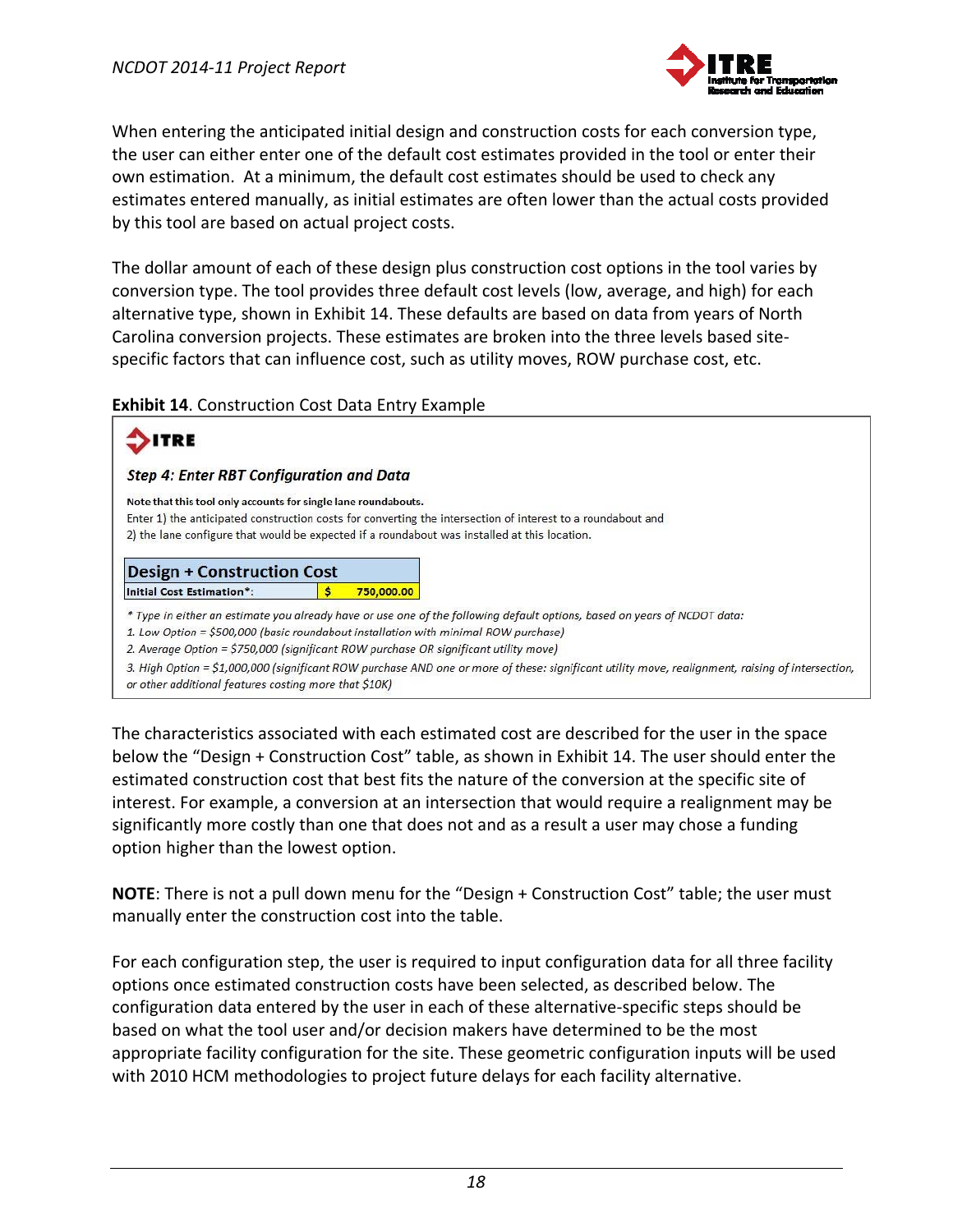

#### *Step 4: Roundabout Configuration*

Once roundabout construction costs have been entered, the user can enter the desired geometric characteristics for the associated roundabout. Exhibit 15 below shows the data the user must provide in the "Roundabout Lane Configuration" table, including the entry lane and right turn bypass configurations for each approach.

#### **Exhibit 15**. Roundabout Lane Configuration Data Entry Table

| <b>Roundabout Lane Configuration</b>   |                                |                         |                                  |                           |
|----------------------------------------|--------------------------------|-------------------------|----------------------------------|---------------------------|
| Approach                               | <b>Eastbound</b><br>(West Leg) | Westbound<br>(East Leg) | <b>Northbound</b><br>(South Leg) | Southbound<br>(North Leg) |
| <b>Right-Turn bypass configuration</b> | <b>Add Lane</b>                | <b>Add Lane</b>         | Yield                            | Yield                     |

The user can either manually select configurations by clicking in the yellow cells for each approach and selecting the best option from the pull down menu that appears, or can autopopulated the configuration table using the tool's Geometry Designer Wizard. To use the wizard, click the "Launch Geometry Designer Wizard for Roundabout" button. A pop‐up screen with configurations for each approach should appear, as shown in Exhibit 16.

#### **Exhibit 16**. Roundabout Geometric Configuration Wizard

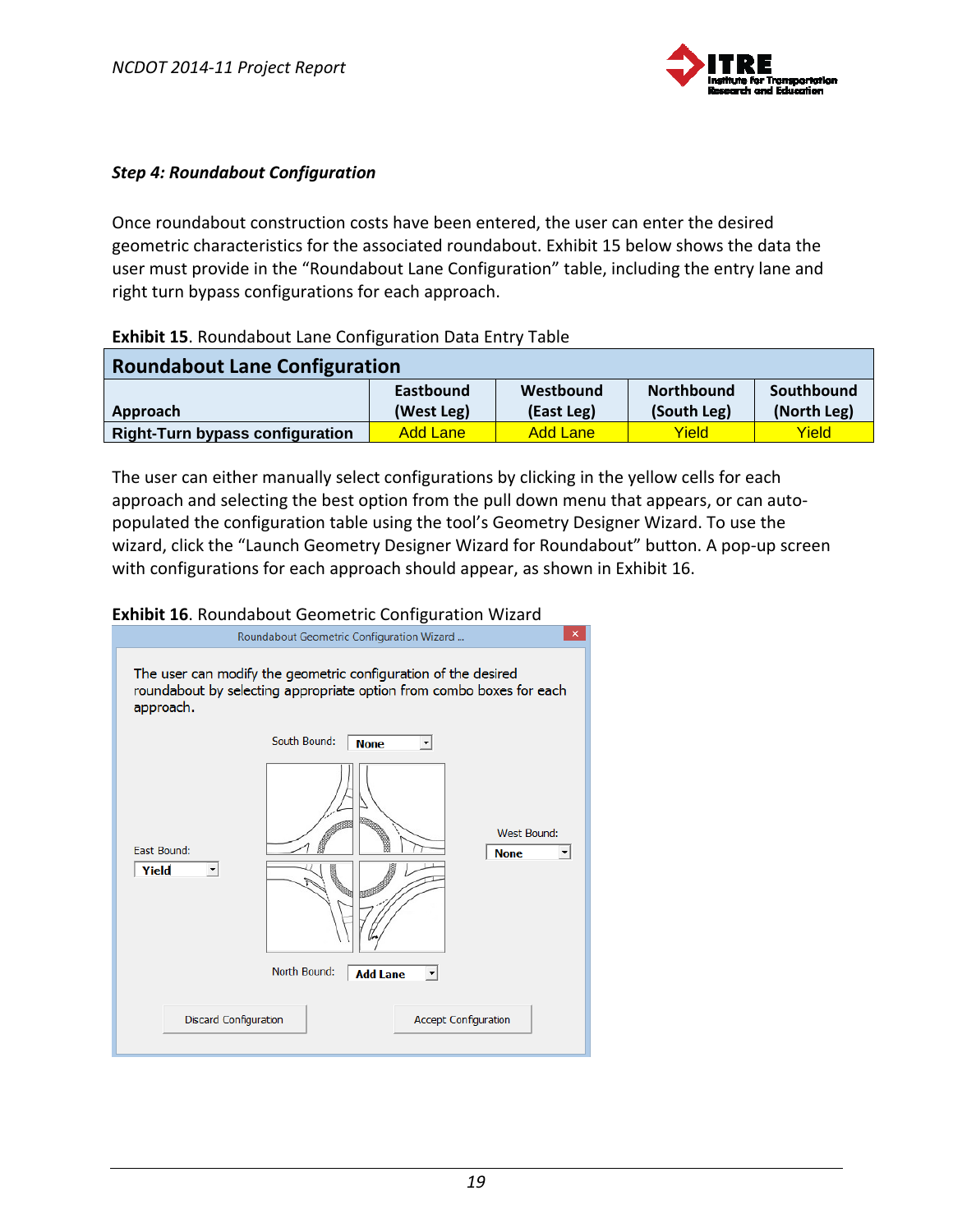

To adjust the configuration using the wizard, select the appropriate chosen configuration using the pull down menu for each of the four approaches. A new image should appear with each new configuration selection; examine these pictures to ensure they align with your planned configuration. Because this tool is only designed for one lane roundabouts, the user has the option of selecting one of the three following approaches for each leg of the intersection:

- 1) None ‐ standard single lane with yield control
- 2) Yield ‐ a dedicated right turn lane that has to yield
- 3) Add Lane ‐ a dedicated right turn lane that does not have to yield

At any point in the process, the user can click "Discard Configuration" to develop a new configuration, or to manually enter inputs into the table. Once a configuration is finalized using the wizard, the user can confirm the configuration by clicking the "Accept Configuration" button. Both the "Design + Construction Cost" and the "Roundabout Lane Configuration" tables should be inspected to ensure the correct inputs have been selected before clicking the "Proceed to Step 5" button to move to the next step, or click "Return to Step 3" to modify previous entries.

# *Step 5: AWSC Configuration*

After entering AWSC construction costs, the user can enter the desired geometric characteristics for the planned AWSC. As seen in Exhibit 17, users will provide data for the number of lanes for each approach in the "AWSC Lane Configuration" table.

| <b>AWSC Lane Configuration</b> |                                |      |                         |            |                                  |      |                           |           |
|--------------------------------|--------------------------------|------|-------------------------|------------|----------------------------------|------|---------------------------|-----------|
| Approach                       | <b>Eastbound</b><br>(West Leg) |      | Westbound<br>(East Leg) |            | <b>Northbound</b><br>(South Leg) |      | Southbound<br>(North Leg) |           |
|                                | Lane                           | Lane | Lane                    | Lane       | Lane                             | Lane | Lane                      | Lane      |
| Lane #                         | #1                             | #2   | #1                      | #2         | #1                               | #2   | #1                        | #2        |
| Lane Exists?                   | Yes                            | Yes  | Yes                     | <b>Yes</b> | Yes                              | No   | Yes                       | <b>No</b> |

# **Exhibit 17**. AWSC Lane Configuration Data Entry Table

The user can either manually select configurations by clicking in the yellow cells for each approach and selecting either "Yes" or "No" from the dropdown box that appears, or can autopopulated the configuration table using the tool's Geometry Designer Wizard. To use the wizard, click the "Launch Geometry Designer Wizard for AWSC Intersection" button. A pop-up screen with configurations for each approach should appear, as shown in Exhibit 18.

To adjust the configuration using the wizard, select the appropriate chosen configuration using the drop down boxes for each of the four approaches. A new image should appear with each new configuration selection; examine these pictures to ensure they align with your planned configuration. Any entry of "Yes" in Lane 1 and "No" in Lane 2 means the approach has a shared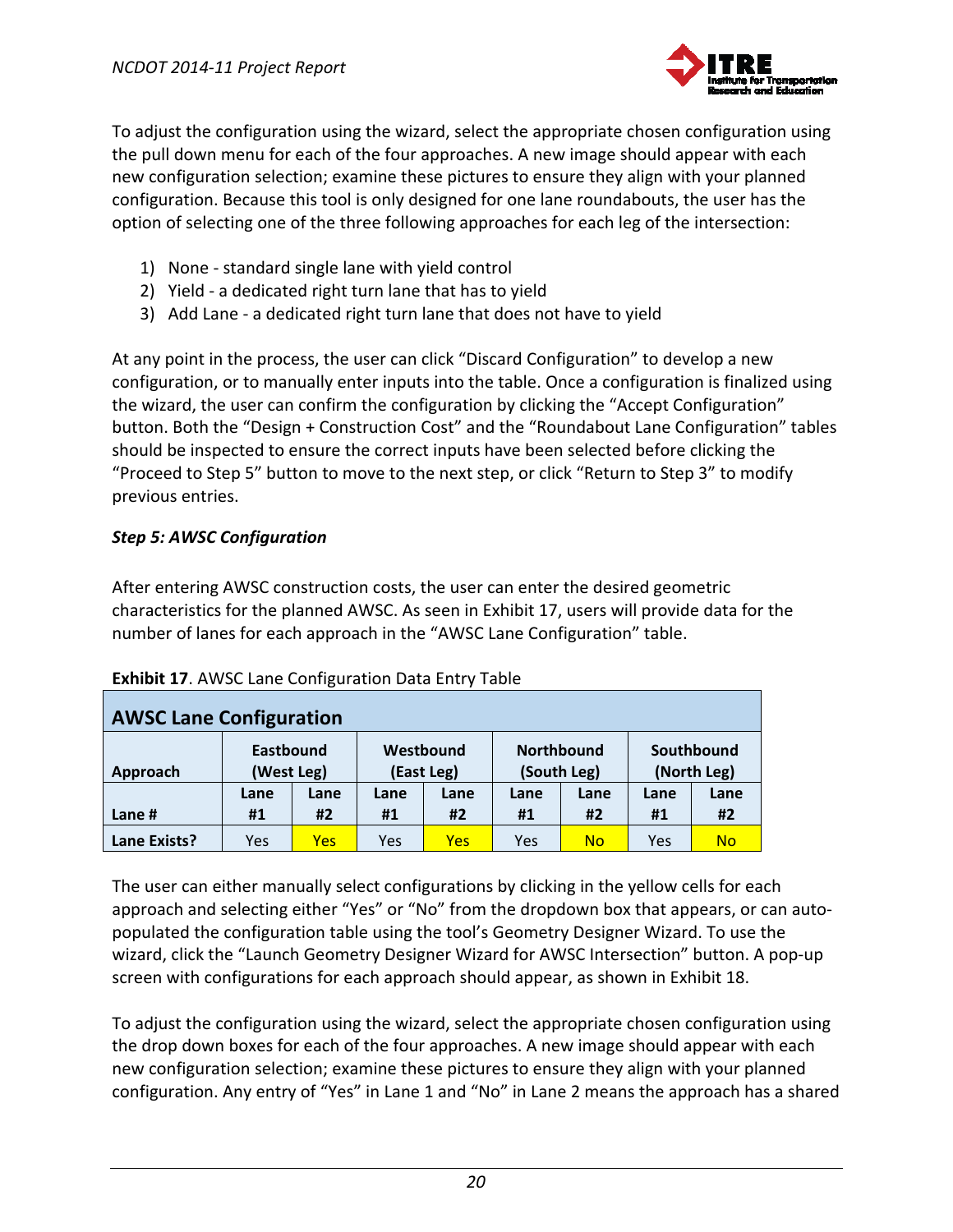

left-through-right lane configuration. If Lane 2 entry is also "Yes" then there is a left turn bay present for the left turn and the through-right are shared. "Yes" is the default entry for all Lane 1 cells for each approach; this default cannot be altered by the user.



At any point in the process, the user can click "Discard Configuration" to develop a new configuration, or to manually enter inputs into the table. Once a configuration is finalized using the wizard, the user can confirm the configuration by clicking the "Accept Configuration" button. Both the "Design + Construction Cost" and the "AWSC Lane Configuration" tables should be inspected to ensure the correct inputs have been selected before clicking the "Proceed to Step 6" button to move to the next step, or click "Return to Step 4" to modify previous entries.

# *Step 6: Signal Configuration*

Once construction costs for the proposed signalized intersection have been entered, the user can input the signal geometric characteristics. The expected minimum and maximum cycle lengths for signal timing, shown in the "Signal Timing Configuration" table in Exhibit 19, are default values which the user can only alter if provided with the password needed to edit the default values. According to an NCDOT panel of experts, the default cycle lengths provided represent a reasonable minimum and maximum cycle length during all hours of operation.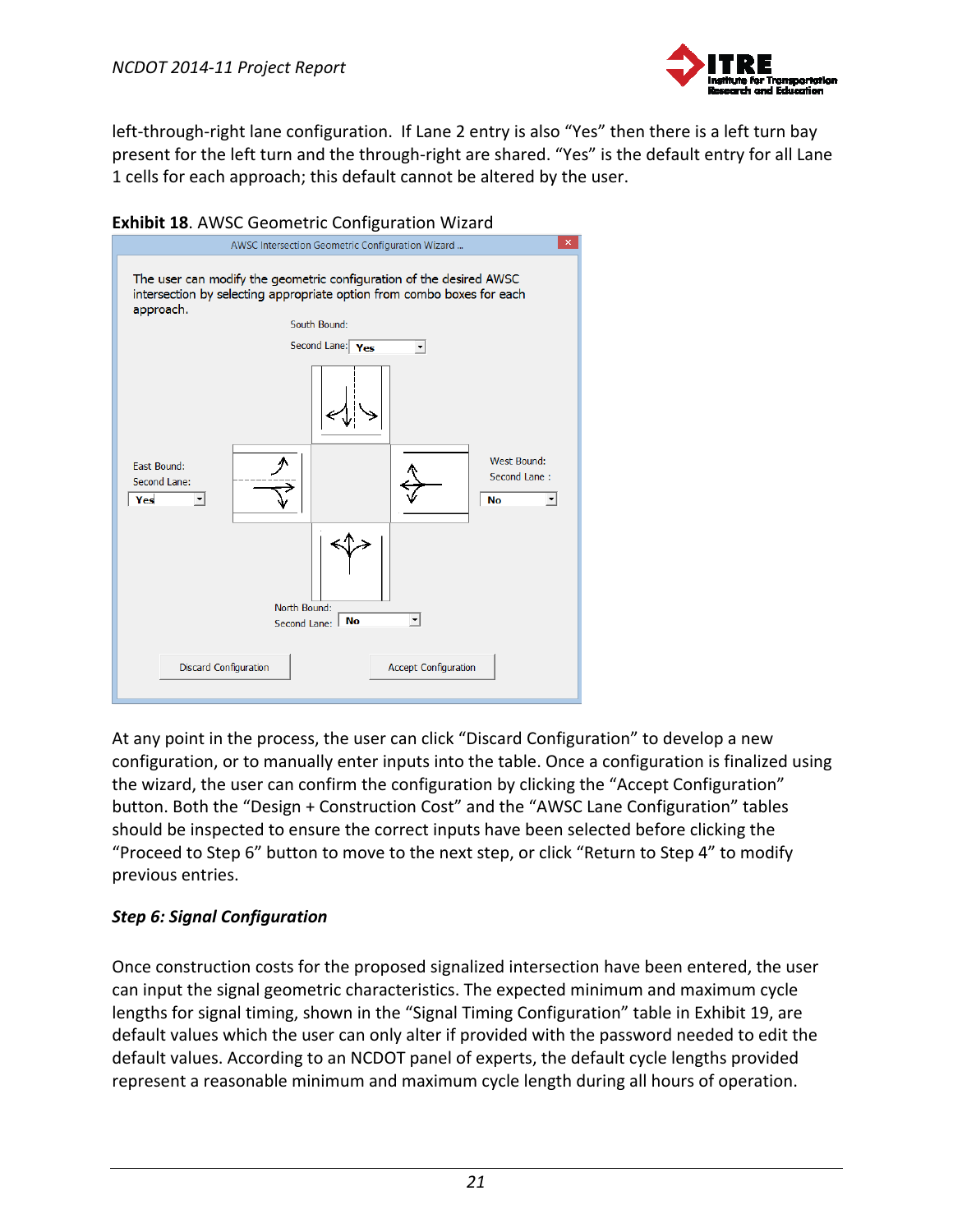

**NOTE**: Because most isolated intersections in North Carolina are running under fully actuated mode, signal inputs for this step are used to calculate delay with the assumption full actuation.

| <b>Signal Timing Configuration</b>         |     |
|--------------------------------------------|-----|
| Minimum Cycle Length, Cmin (second)        | 45  |
| <b>Maximum Cycle Length, Cmax (second)</b> | 120 |

Next, enter the proposed configurations in the "Signal Lane Configuration" table, shown in Exhibit 20.

|  |  |  | <b>Exhibit 20.</b> Signal Lane Configuration Table Example |  |  |
|--|--|--|------------------------------------------------------------|--|--|
|--|--|--|------------------------------------------------------------|--|--|

| <b>Signal Lane Configuration</b> |              |                   |                |              |                   |                |              |                        |              |              |                         |       |
|----------------------------------|--------------|-------------------|----------------|--------------|-------------------|----------------|--------------|------------------------|--------------|--------------|-------------------------|-------|
| Approach                         |              | <b>East Bound</b> |                |              | <b>West Bound</b> |                |              | <b>North Bound</b>     |              |              | <b>South Bound</b>      |       |
| <b>Movement</b>                  | Left         | Through           | Right          | Left         | Through           | Right          | Left         | $\frac{1}{2}$<br>Throu | Right        | Left         | $\overline{g}$<br>Throu | Right |
| <b>Number of Lanes</b>           | $\mathbf{1}$ |                   | $\overline{0}$ | $\mathbf{1}$ | 2.                | $\overline{0}$ | $\mathbf{1}$ |                        | $\mathbf{1}$ | $\mathbf{1}$ |                         |       |

The user can either manually select configurations by clicking in the yellow cells for each approach and selecting the best option from the dropdown box that appears, or can autopopulated the configuration table using the tool's Geometry Designer Wizard. To use the wizard, click the "Launch Geometry Designer Wizard for Signalized Intersection" button. A popup screen with configurations for each approach should appear, as shown in Exhibit 21.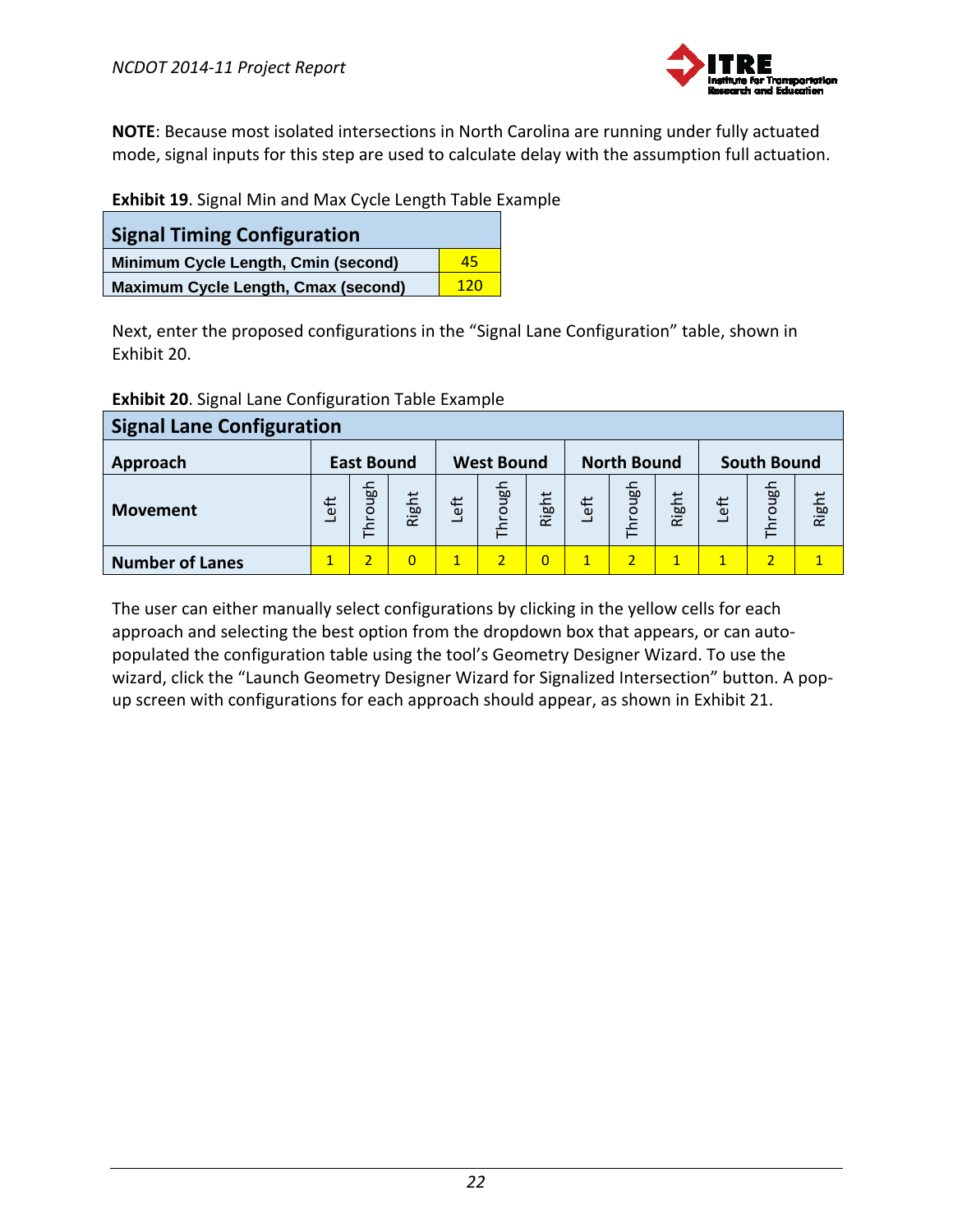



#### **Exhibit 21**. Signal Geometric Configuration Wizard

To adjust the configuration of lanes using the wizard, select the appropriate chosen configuration using the drop down boxes for each of the four approaches. A new image should appear with each new configuration selection; examine these pictures to ensure they align with your planned configuration. The user should enter the lane configuration as it appears at the stop bar by selecting either a 0, 1, or 2 for each turning movement for each approach, with these numerical options indicating:

- 1) "0" for Left or Right ‐ no dedicated lane for the turn movement
- 2) "1" for Left or Right a dedicated turning lane for the turn movement
- 3) "1" or "2" for through ‐ either one or two dedicated through lanes, respectively

For example, an entry of 0-1-0 for left-through-right, such as that shown for the north and southbound directions above, would mean the approach has a shared left-through-right lane. An entry of 1-1-1 for left-through-right, such as that for the east and westbound directions above, would mean the approach has a through lane with left and right turn lanes (or turn pockets). Volumes per movement and lost time per phase are calculated internally in the model.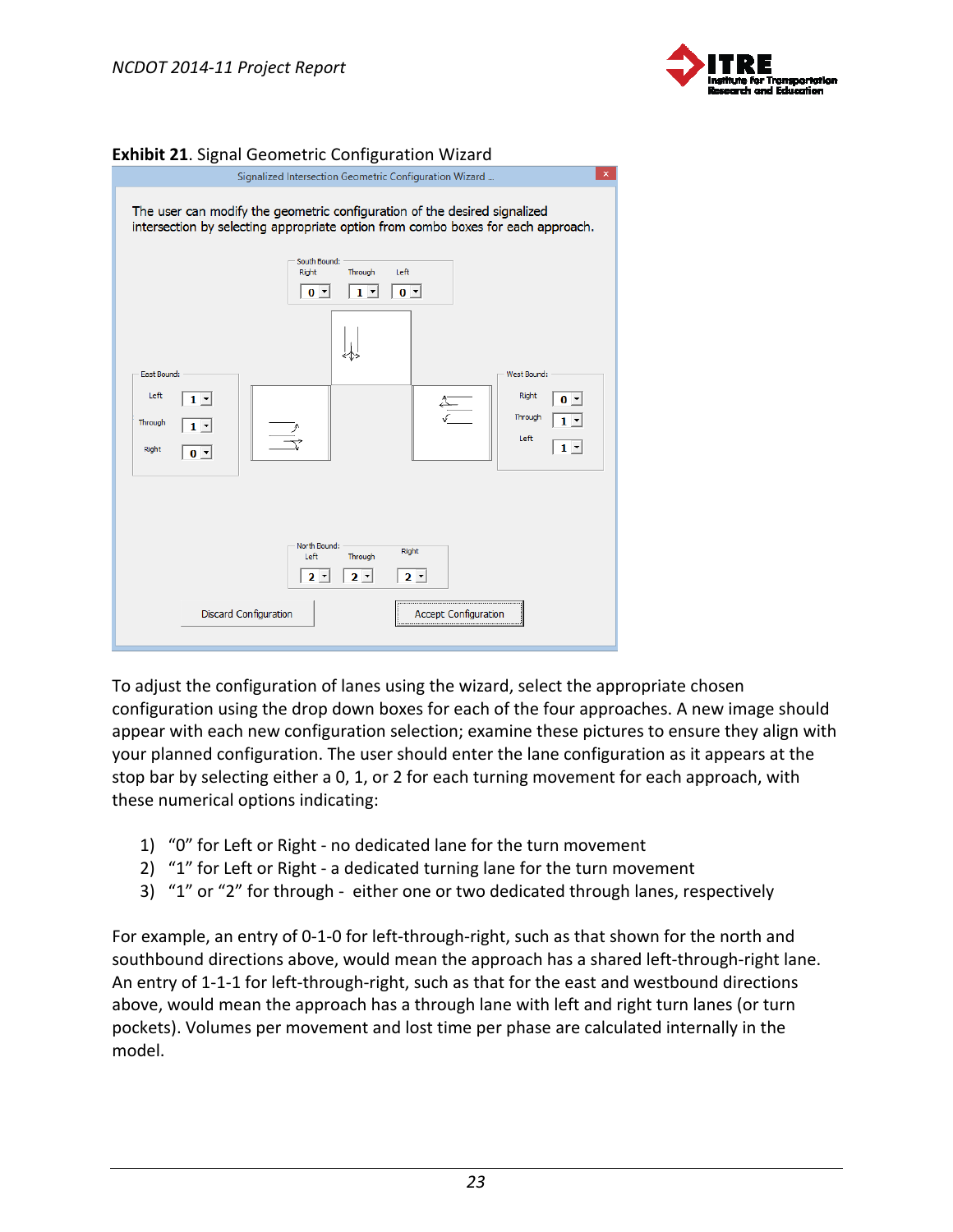

At any point in the process, the user can click "Discard Configuration" to develop a new configuration, or to manually enter data into the table. Once a configuration is finalized using the wizard, the user can confirm the configuration by clicking the "Accept Configuration" button. All three of the input tables for this step should be inspected to ensure the correct inputs have been selected before proceeding.

Step 6 is different from previous steps because the user cannot immediately proceed to the next step once the configurations are finalized. Instead, after finalizing all signal construction cost and configuration inputs, the user must click the "Run Analysis & Go to Step 7" button in the upper left section of the page instead of proceeding to another step. This action is necessary to process the final outputs of the tool, including the projected value of the costs and benefits of each alternative. The user should click the "Proceed to Step 5" button if they changes need to be made to inputs before the final analysis is run.

**NOTE:** The analysis process may take several minutes and may cause other computer programs to temporarily freeze during processing due to the amount of data analyzed.

While the analysis is running, a pop-up box may appear notifying the user that a Level of Service of F (LOS F) is projected to occur for one or more of the conversion alternatives at some point during the timeframe of analysis. The user must click "OK" in the popup to acknowledge this message and to continue with the analysis. If an LOS F is projected, the user can return to the previous steps make adjustments to the period of analysis, geometric configuration(s), or other inputs to address the LOS F as appropriate. For some intersections, high levels of demand my lead to an LOS F regardless of the geometric configurations of facilities. In such cases, users can use the comment sections of the tool's printable report to explain related recommendations.

Once the analysis process is complete, the user will be notified by a popup box like the one shown in Exhibit 22. At that time, the user must click the "OK" button in the popup to proceed to the Results page, which will show the final outputs of the tool.

#### **Exhibit 22**. End of Analysis Popup Box Example



**IMPORTANT NOTE**: Anytime changes are made to inputs on any page, the user must return to Step 6 and click the "Run Analysis & Go to Step 7" button again. A failure to do this can result in inaccurate outputs which defeats the purpose of using this tool.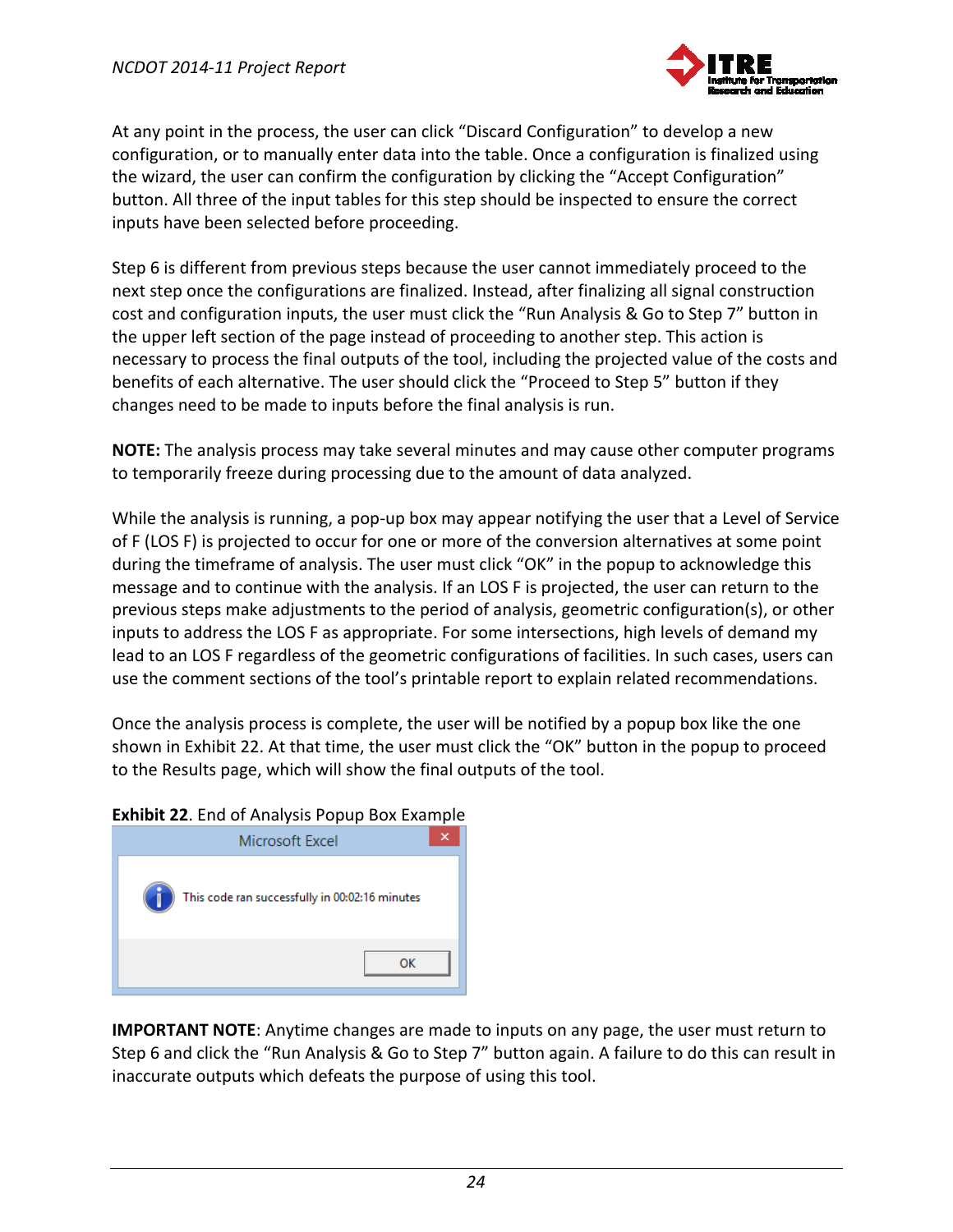

#### **7. Step 7: Results**

Once the six previous steps have been completed, user inputs are used to monetize the costs and benefits of each intersection option.

#### *What to pay attention to in Step 7:*

- **1) Net Present Value:** The total long term benefits minus the costs projected for each intersection alternative; the option with the highest Net Present Value is the one recommended by the tool.
- **2) Errors:** Look for table values that are unexpectedly large or small; if something looks erroneous check user inputs to ensure they are accurate and appropriate.

Information in the *Results* tab data includes a table that brake down the first full year of each facility alternative after construction compared to projections for the same year of the current TWSC intersection, as shown in Exhibit 23.

| Snapshot of Intersection Options in 1st Year of Analysis* |             |             |             |               |
|-----------------------------------------------------------|-------------|-------------|-------------|---------------|
| <b>Benefit/Cost</b>                                       | <b>TWSC</b> | Roundabout  | <b>AWSC</b> | <b>Signal</b> |
| % Reduction in Fatal & Type A Crashes:                    | 0%          | 78%         | 71%         | 44%           |
| % Reduction in B & C Crashes:                             | 0%          | 78%         | 71%         | 44%           |
| % Reduction in PDO Crashes:                               | 0%          | 78%         | 61%         | 44%           |
| <b>Annual Number of Fatal &amp; A Injury Crashes:</b>     | 2.0         | 0.4         | 0.6         | 1.1           |
| <b>Annual Number of B &amp; C Injury Crashes:</b>         | 7.0         | 0.4         | 0.6         | 1.1           |
| <b>Annual Number of PDO Crashes:</b>                      | 19.2        | 4.2         | 7.5         | 10.8          |
| <b>Annual Crash Cost:</b>                                 | \$9,951,500 | \$2,189,300 | \$2,898,600 | \$5,572,900   |
| Daily User Delay (hours per day):                         | 25          | 18          | 35          | 26            |
| <b>Annual User Delay Cost:</b>                            | \$214,700   | \$158,000   | \$303,100   | \$231,700     |
| <b>Annual User Fuel Cost:</b>                             | \$7,100     | \$5,200     | \$10,000    | \$7,600       |
| <b>Construction Cost:</b>                                 | \$0         | \$750,000   | \$25,000    | \$90,000      |
| <b>Annual Maintenance Cost:</b>                           | \$0         | \$2,500     | \$0         | \$2,500       |

**Exhibit 23**. Snapshot of Intersection Options in First Year Example

**NOTE**: The monetized values in this table are not discounted. This table provides a simple snapshot of how applying a given alternative may change outcomes at the existing intersection. However, the data in this table are not the final outputs of the analysis and should not be used to compare the long‐term costs of alternatives.

The final outputs of the analysis are presented in another table labeled the "Long‐Term Difference between TWSC and Conversion Alternatives," shown in Exhibit 24. This table breaks down the long‐term, discounted costs and benefits of each alternative based on variable type,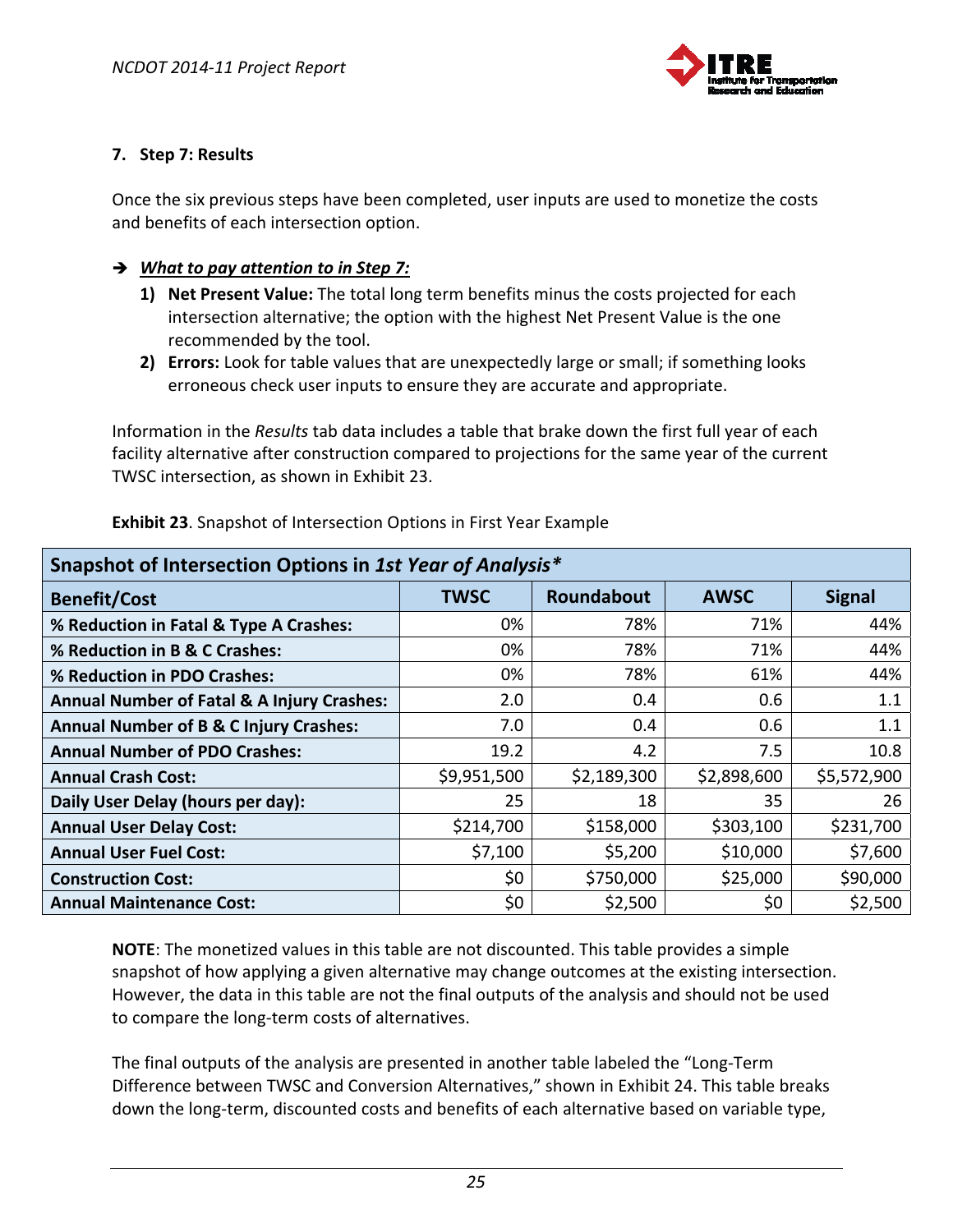

and most importantly, provides the ultimate deliverable of the analysis: the Net Present Values for each option.

| Long-Term Difference between TWSC and Conversion Alternatives** |               |                |               |
|-----------------------------------------------------------------|---------------|----------------|---------------|
| <b>Benefits/Costs Relative to TWSC</b>                          | Roundabout    | <b>AWSC</b>    | <b>Signal</b> |
| <b>Crash Reduction Benefit:</b>                                 | \$108,433,000 | \$107,335,000  | \$65,355,000  |
| <b>User Delay Decrease Benefit:</b>                             | \$792,000     | ( \$1,345,000) | ( \$254,000)  |
| <b>User Fuel Cost Savings:</b>                                  | \$27,000      | (544,000)      | (57,000)      |
| <b>Conversion Construction Cost:</b>                            | \$750,000     | \$25,000       | \$90,000      |
| <b>Regular Maintenance Cost:</b>                                | \$35,000      | \$0            | \$37,000      |
| <b>Service Life Replacement Cost:</b>                           | \$0           | \$21,000       | \$44,000      |
| Total Long-Term Benefits (Net Present Value)***:                | \$108,467,000 | \$105,900,000  | \$64,923,000  |

#### **Exhibit 24.** Difference between TWSC and Alternatives Example

Pay special attention to the Total Long‐Term Benefits (Net Present Value) row of the outputs table because it outlines the total benefits minus the costs expected for each alternative over the course of the analysis period. These outputs are the Net Present Values (NPVs) of each intersection option being considered. These are the values that should be compared in order to identify the best intersection option based on life cycle costs. The NPVs represent the benefits that the State of North Carolina can expect to gain from an intersection option. Therefore, the intersection type with the highest NPV is considered the best option because it will provide the greatest value in the long‐run.

It should be noted that, for some conversions, user delay and the costs associated with them may actually increase due to a projected level of service failure or other factors. This can vary on a case‐by‐case basis. In cases where user delay is increased due to a conversion, the "benefit" of decreased delay will be a negative value, which is indicated as red text encased by parentheses. These values will in turn be treated as costs instead of benefits. In such cases, these costs will be subtracted from the value of total net benefits as opposed to being added to it.

Additionally, users and decision‐makers should be aware that the highest costs and benefits of a conversion are usually associated with User Delay and Safety. This is because the NCDOT's KABCO estimates can be in the millions and significant delay can result in very high costs to roadway users. For example, tool tests showed that high volume inputs typically result in high delay costs due to excessive facility congestion and high crash data numbers typically result in significant safety benefits, and vice versa.

Once the final outputs have been calculated in the *Results* tab, users can proceed with editing and printing the tool's report on the analysis, as explained in the "Printable Report" section below, or can click "Return to Step 6" to edit previous inputs and re-run the analysis.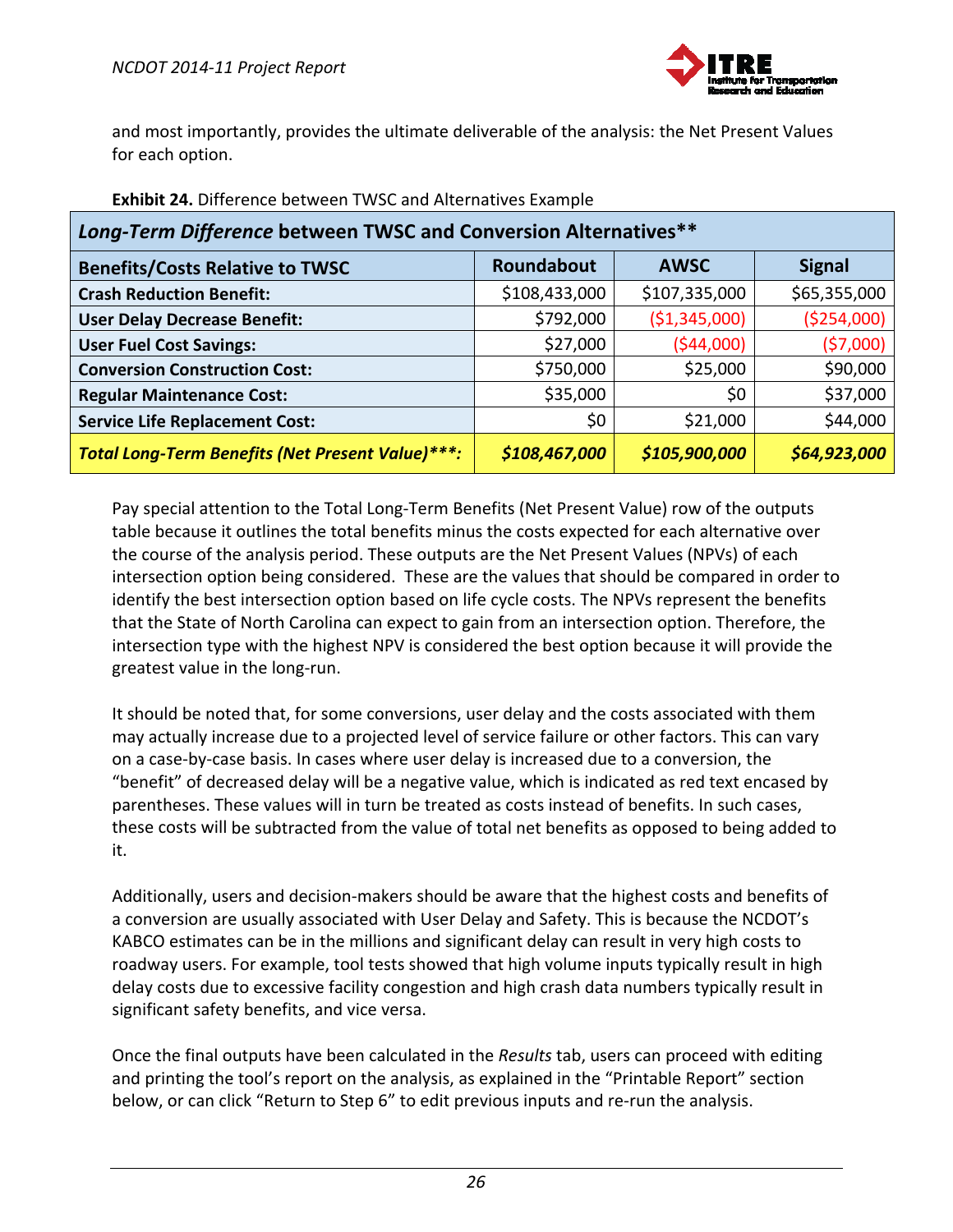

The user should review these tables carefully before proceeding to printing the summary report. Also, the user should examine the tables for data that does not seem to match inputs for the intersection. These could be signs of input errors. In addition, the Net Present Values for alternatives could be in the billions. If this occurs, the user should double‐check all inputs to ensure that the projects are as accurate as possible. If a problem is identified, return to the related step, fix the problem, and click the "Run Analysis" button in the Step 6 again.

#### **8. Step 8: Printable Report**

After the analysis has run and the outputs have been reviewed, the user can develop and print a formal report of the results in *Step 8: Printable Repor*t. The report is automatically generated using a stylized template designed to share with decision makers, including government leaders. This step requires minimal user time because vital inputs and outputs, such as site location and the NPV table, will be automatically fed to the report. To create the report, the user will click on the "Printable Report" tab, fill in the areas of the template highlighted in yellow. An example of the report entry page is shown below in Exhibit 25.

|                                         | NCDOT Intersection Life Cycle Cost Analysis (LCCA) of<br><b>Road A and Road B</b>                                            |                                                                                |              |
|-----------------------------------------|------------------------------------------------------------------------------------------------------------------------------|--------------------------------------------------------------------------------|--------------|
| <b>Date of Analysis:</b>                | 3/21/2016                                                                                                                    | <b>DOT Division:</b>                                                           | $\mathbf{1}$ |
| <b>Analyst Name:</b>                    | John Doe                                                                                                                     | <b>County of Intersection:</b>                                                 | Wake         |
| <b>Period of Time Analyzed (years):</b> | 21                                                                                                                           | <b>Annual Volume Growth:</b>                                                   | 3%           |
| Area Type:                              | Suburban                                                                                                                     | <b>Peak Hour Factor:</b>                                                       | 0.90         |
|                                         | <b>Configuration Proposed by Analyst: Roundabout</b>                                                                         | <b>Analyst Comments:</b>                                                       |              |
|                                         | <b>Configuration Proposed by Tool: Roundabout</b>                                                                            | Other alternatives are expected to reach an LOS F<br>within the 21 year period |              |
|                                         | Level of Service F Reached for Proposed Configuration(s)? No<br>Details: Reached for other configurations but not roundabout | <b>Analyst Comments:</b>                                                       |              |
| <b>NCDOT Defaults Changed? No</b>       |                                                                                                                              | <b>Analyst Comments:</b>                                                       |              |
| Details:                                |                                                                                                                              |                                                                                |              |
|                                         | This analysis was conducted using Version 1.0 of the NCDOT Intersection Life Cycle Cost Analysis Tool.                       |                                                                                |              |

### **Exhibit 25.** Report Comment Entry Example

The yellow sections of the report allow the user to explain or clarify the outputs for a given section. For example, users can explain their reasoning for suggesting a particular alternative even if it is projected to reach an LOS of F in the future, or to explain certain data that may be